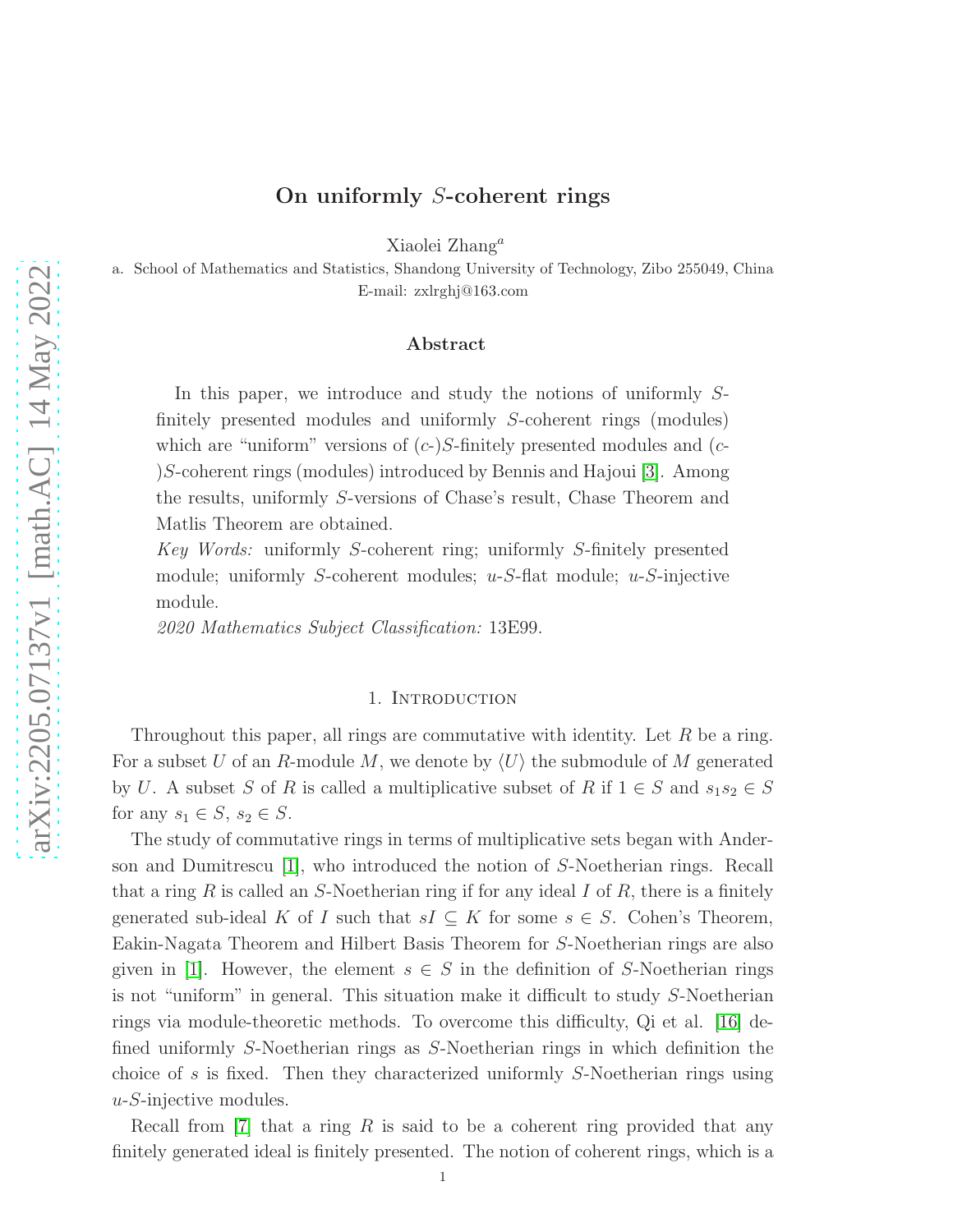generalization of Noetherian rings, is another important rings defined by finiteness condition. Many algebraists studied coherent rings in terms of various of modules. Early in 1960, Chase [\[5,](#page-20-4) Theorem 2.1] showed that a ring is coherent exactly when the class of flat modules is closed under direct product. In 1970 Stenström  $[19,$ Theorem 3.2] obtained coherent rings are rings when any direct limits of absolutely pure modules is absolutely pure. In 1982, Matlis [\[14,](#page-20-6) Theorem 1] proved that a ring R is coherent if and only if  $\text{Hom}_R(M, E)$  is flat for any injective modules M and E.

To extend coherent rings by multiplicative sets, Bennis et al. [\[3\]](#page-20-0) introduced the notions of S-coherent rings and c-S-coherent rings. They also gave an S-version of Chase's result to characterize S-coherent rings using ideals. Recently, the authors in this paper et al.[\[17\]](#page-20-7) characterized S-coherent rings in terms of S-Mittag-Leffler modules and S-flat modules (which can be seen as flat modules by localizing at  $S$ ).

The main motivation of this paper is to introduce and study the "uniform" version of S-coherent rings for extending uniformly S-Noetherian rings. The organization of the paper is as follows: In Section 2, we introduce and study uniformly S-finitely presented modules and their connections with  $u-S$ -flat modules and  $u-S$ -projective modules (see Proposition [2.8\)](#page-6-0). In Section 3, we introduce uniformly S-coherent modules and uniformly S-coherent rings. In particular, we study the ideal-theoretic characterizations of uniformly S-coherent rings (see Proposition [3.11\)](#page-9-0). Moreover examples of S-coherent rings and c-S-coherent rings which are not uniformly Scoherent of are provided (see Example [3.15\)](#page-11-0). In Section 4, Chase Theorem and Matlis Theorem for uniformly S-coherent rings are obtained (see Theorem [4.4](#page-15-0) and Theorem [4.7\)](#page-18-0).

Since the paper involves uniformly torsion theory, we give a quick review (see [\[21\]](#page-20-8) for more details). An R-module T is called u-S-torsion (with respect to s) provided that there exists  $s \in S$  such that  $sT = 0$ . An R-sequence  $\cdots \rightarrow A_{n-1} \stackrel{f_n}{\longrightarrow}$  $A_n \xrightarrow{f_{n+1}} A_{n+1} \longrightarrow \cdots$  is u-S-exact, if for any n there is an element  $s \in S$  such that  $s\text{Ker}(f_{n+1}) \subseteq \text{Im}(f_n)$  and  $s\text{Im}(f_n) \subseteq \text{Ker}(f_{n+1})$ . An R-sequence  $0 \to A \stackrel{f}{\to} B \stackrel{g}{\to}$  $C \to 0$  is called a short u-S-exact sequence (with respect to s), if  $s\text{Ker}(g) \subseteq \text{Im}(f)$ and  $sIm(f) \subseteq Ker(g)$  for some  $s \in S$ . An R-homomorphism  $f : M \to N$  is an u-S*-monomorphism* (resp., u*-*S*-epimorphism*, u*-*S*-isomorphism*) (with respect to s) provided  $0 \to M \xrightarrow{f} N$  (resp.,  $M \xrightarrow{f} N \to 0$ ,  $0 \to M \xrightarrow{f} N \to 0$ ) is u-S-exact (with respect to s). Suppose M and N are R-modules. We say M is  $u$ -S-isomorphic to N if there exists a u-S-isomorphism  $f : M \to N$ . A family C of R-modules is said to be closed under u-S-isomorphisms if M is u-S-isomorphic to N and M is in  $\mathcal{C}$ , then N is also in  $\mathcal C$ . One can deduce from the following [\[24,](#page-20-9) Lemma 2.1] that the existence of  $u-S$ -isomorphisms of two R-modules is actually an equivalence relationship.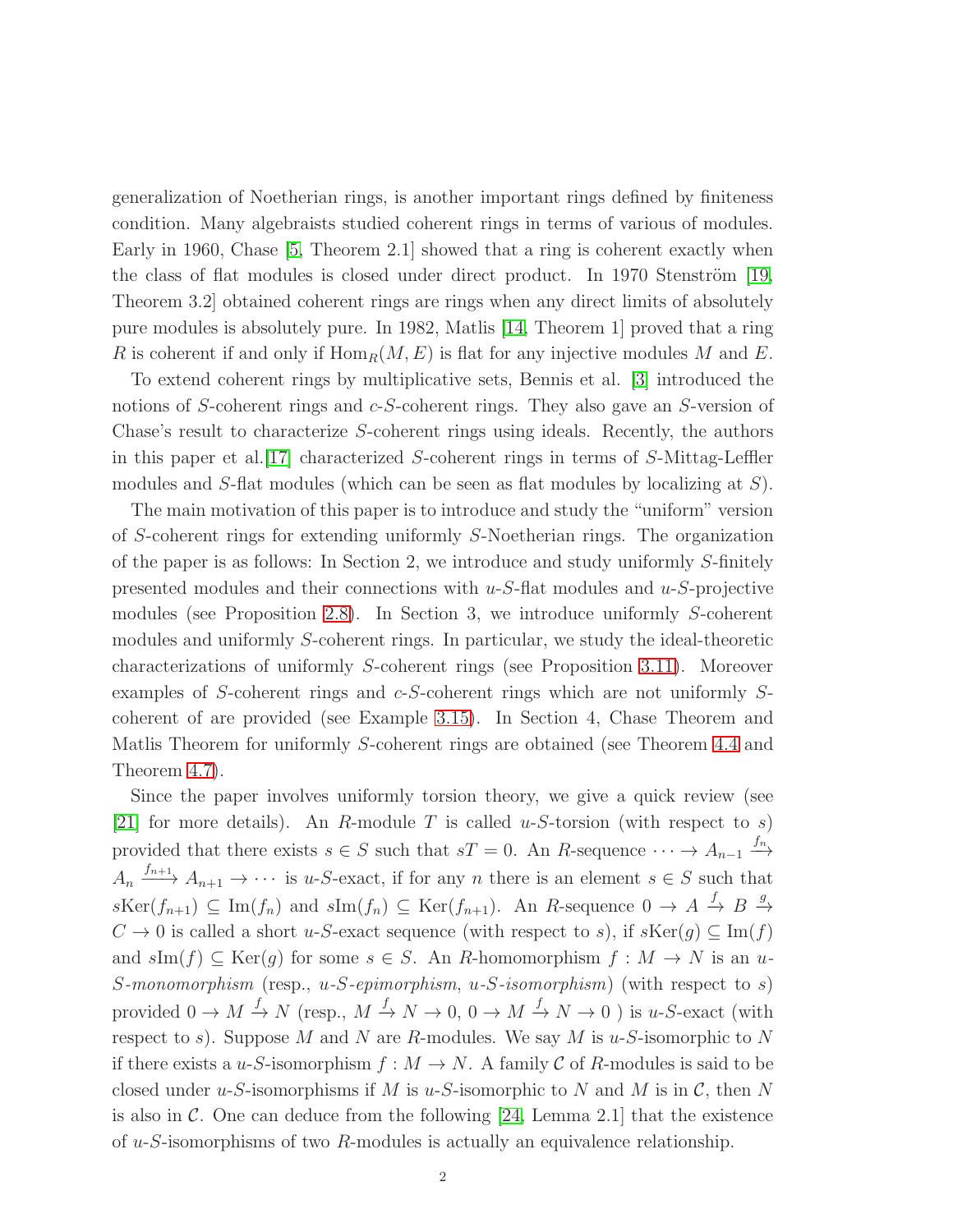## 2. uniformly S-finitely presented modules

Recall from [\[1\]](#page-20-1) that an R-module M is called S-finite (with respective to s) provided that there is an element  $s \in S$  and a finitely generated R-module F such that  $sM \subseteq F \subseteq M$ . Trivially, S-finite modules are generalizations of finitely generated modules. For generalizing finitely presented R-modules, Bennis et al. [\[3\]](#page-20-0) introduced the notions of S-finitely presented modules and c-S-finitely presented modules. Following  $[3,$  Definition 2.1 that an R-module M is called S-finitely presented provided that there exists an exact sequence of R-modules  $0 \to K \to$  $F \to M \to 0$  with K S-finite and F finitely generated free. Certainly, an R-module M is S-finitely presented if and only if there exists an exact sequence of R-modules  $0 \to T_1 \to N \to M \to 0$  with N finitely presented and  $sT_1 = 0$  for some  $s \in S$ . Following [\[3,](#page-20-0) Definition 4.1] that an R-module M is called  $c$ -S-finitely presented provided that there exists a finitely presented submodule N of M such that  $sM \subseteq$  $N \subseteq M$  for some  $s \in S$ . Trivially, an R-module M is called c-S-finitely presented if and only if there exists an exact sequence of R-modules  $0 \to N \to M \to T_2 \to 0$ with N finitely presented and  $sT_2 = 0$  for some  $s \in S$ . Next we will give the notion of uniformly S-finitely presented modules which generalize both S-finitely presented modules and  $c$ -S-finitely presented modules.

<span id="page-2-0"></span>**Definition 2.1.** Let R be a ring, S a multiplicative subset of R and  $s \in S$ . An R-module M is called u-S-finitely presented (abbreviates uniformly S-finitely presented) (with respective to s) provided that there is an exact sequence

$$
0 \to T_1 \to F \xrightarrow{f} M \to T_2 \to 0
$$

with F finitely presented and  $sT_1 = sT_2 = 0$ .

Trivially, S-finitely presented modules and c-S-finitely presented modules are all  $u-S$ -finitely presented. Certainly, every  $u-S$ -finitely presented R-module is S-finite. Indeed, since in definition [2.1](#page-2-0) we have  $sT_2 = 0$ , so  $sM \subseteq \text{Im}(f)$ . Note that the fact that  $\text{Im}(f)$  is finitely generated implies M is S-finite.

By [\[24,](#page-20-9) Lemma 2.1], an R-module M is  $u$ -S-finitely presented if and only if there is an exact sequence  $0 \to T_1 \to M \stackrel{g}{\to} F \to T_2 \to 0$  with F finitely presented and  $s'T_1 = s'T_2 = 0$  for some  $s' \in S$ . So an R-module M is u-S-finitely presented if and only it is u-S-isomorphic to a finitely presented R-module.

<span id="page-2-1"></span>**Theorem 2.2.** Let  $\Phi: 0 \to M \stackrel{f}{\to} N \stackrel{g}{\to} L \to 0$  be a u-S-exact sequence of R*modules. The following statements hold.*

- (1) *The class of* u*-*S*-finitely presented modules is closed under* u*-*S*-isomorphisms.*
- (2) *If* M *and* L *are* u*-*S*-finitely presented, so is* N*.*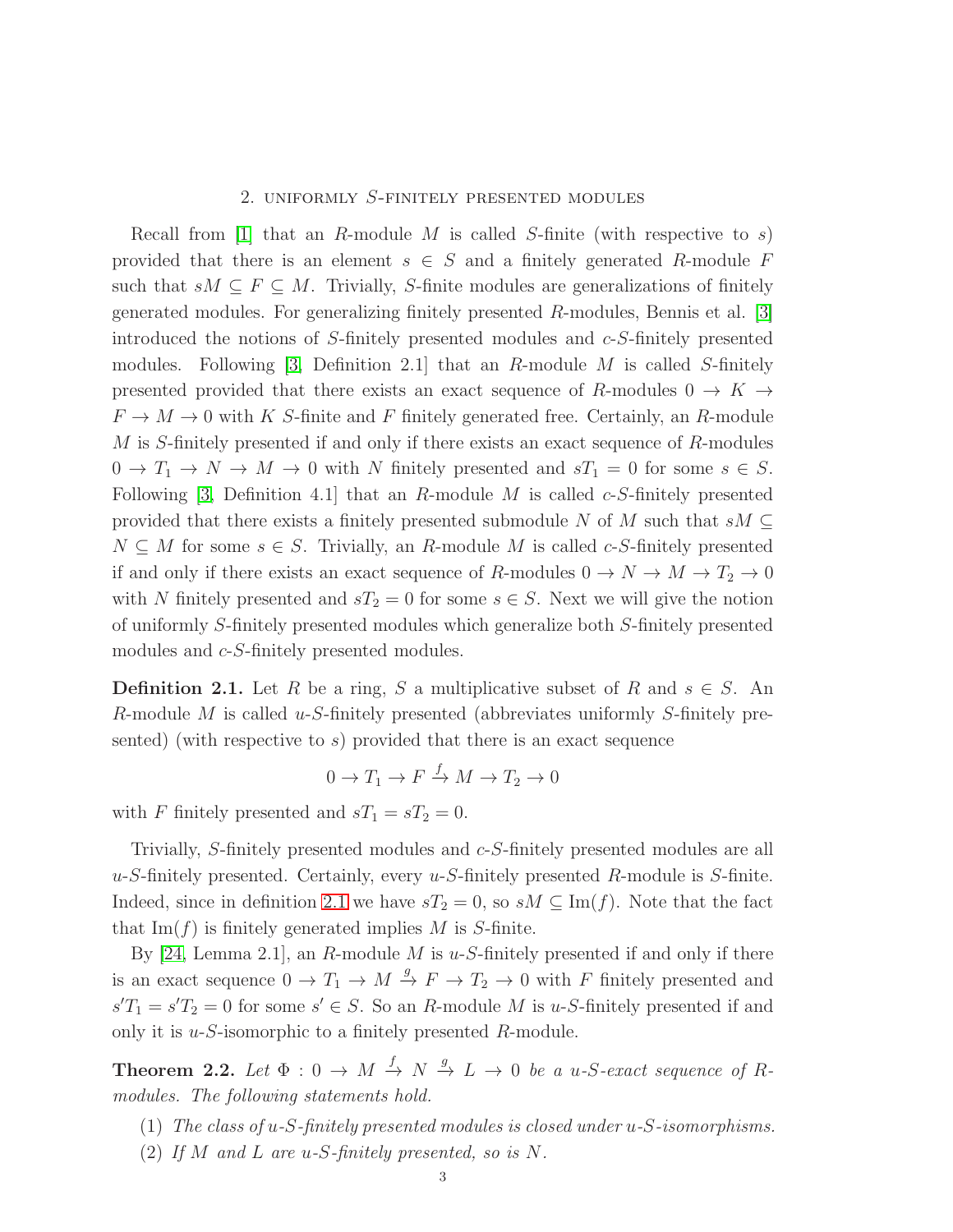- (3) *Any finite direct sum of* u*-*S*-finitely presented modules is* u*-*S*-finitely presented.*
- (4) *If* N *is* u*-*S*-finitely presented, then* L *is* u*-*S*-finitely presented if and only if* M *is* S*-finite.*

*Moreover, if* Φ *is an exact sequence, the both side of conditions in* (2) *and* (4) *can be taken to be "uniform" with respective to a same*  $s \in S$ .

*Proof.* (1) It follows from the fact that an R-module M is  $u$ -S-finitely presented if and only it is u-S-isomorphic to a finitely presented R-module.

(2) Since  $u$ -S-finitely presented modules are closed under  $u$ -S-isomorphisms, we may assume  $\Phi$  is an exact sequence by (1). Consider the following push-out:

$$
0 \longrightarrow M \xrightarrow{f} N \xrightarrow{g} L \longrightarrow 0
$$
  
\n
$$
\downarrow h \qquad \qquad \downarrow l \qquad \qquad \parallel
$$
  
\n
$$
0 \longrightarrow F_1 \xrightarrow{m} X \xrightarrow{n} L \longrightarrow 0.
$$

with  $F_2$  finitely presented,  $\text{Ker}(h)$  and  $\text{Coker}(h)$  u-S-torsion. So l is also a u-Sisomorphism. Consider the following pull-back:

$$
0 \longrightarrow F_1 \xrightarrow{m} X \xrightarrow{n} L \longrightarrow 0
$$
  
\n
$$
\parallel \qquad k \qquad j \qquad j
$$
  
\n
$$
0 \longrightarrow F_1 \longrightarrow Y \longrightarrow F_2 \longrightarrow 0.
$$

with  $F_2$  finitely presented,  $\text{Ker}(j)$  and  $\text{Coker}(j)$  u-S-torsion. So k is also a u-Sisomorphism. Since  $F_1$  and  $F_2$  are finitely presented, Y is also finitely presented. Hence N is u-S-isomorphic to a finitely presented R-module, and thus is u-S-finitely presented.

(3) Follows from (2).

(4) Since u-S-finitely presented modules and S-finite modules are closed under u-S-isomorphisms respectively, we may assume  $\Phi$  is an exact sequence by (1). Suppose M is S-finite. Since N is u-S-finitely presented, there is an exact sequence  $0 \to T_1 \to$  $F \stackrel{l}{\rightarrow} N \rightarrow T_2 \rightarrow 0$  with F finitely presented and  $sT_1 = sT_2 = 0$  for some  $s \in S$ . Consider the following pull-back of  $f$  an  $l$ :

$$
0 \longrightarrow M \xrightarrow{f} N \xrightarrow{g} L \longrightarrow 0
$$
  
\n
$$
s \uparrow \qquad \qquad \downarrow \qquad t \uparrow
$$
  
\n
$$
0 \longrightarrow Z \longrightarrow F \longrightarrow K \longrightarrow 0.
$$

Since l is a u-S-isomorphism, s and t are both u-S-isomorphisms. So Z is also S-finite. Note that L is u-S-isomorphic to K which is u-S-finitely presented (see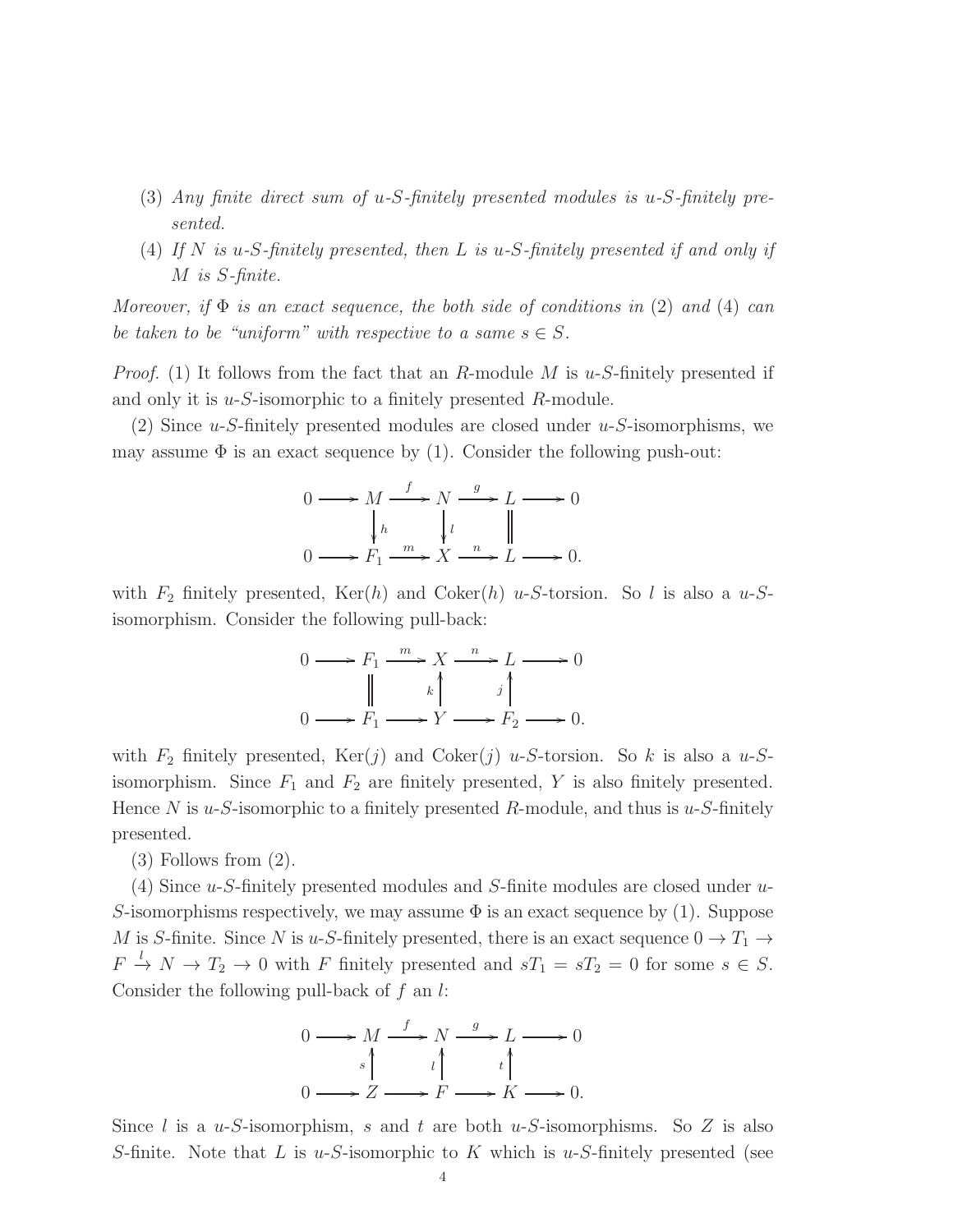[\[3,](#page-20-0) Theorem 2.4(4)]). So L is u-S-finitely presented. Suppose L is u-S-finitely presented. Considering the above pull-back, we have K is also S-finitely presented. Hence Z is S-finite by [\[3,](#page-20-0) Theorem 2.4(5)] which implies that M is also S-finite.

The "Moreover" part can be checked by the proof of  $(2)$  and  $(4)$ .

Recall from [\[4\]](#page-20-10) that an R-module M is said to be S-Noetherian provided that any submodule of M is S-finite. A ring R is called S-Noetherian if R itself is S-Noetherian R-module.

Proposition 2.3. *Let* R *be a ring and* S *a multiplicative subset of* R*. Then a ring* R *is* S*-Noetherian if and only if any* S*-finite module is* u*-*S*-finitely presented.*

*Proof.* For necessity, let  $M$  be an  $S$ -finite module. Then there is a  $u$ - $S$ -epimorphism  $f: F \to M$  with F finitely generated free. Since R is an S-Noetherian ring, we have F is also S-Noetherian (see [\[4\]](#page-20-10)). Hence M is u-S-finitely presented by Theorem [2.2\(](#page-2-1)4). For sufficiency, let I be an ideal of R. Then  $R/I$  is S-finite, and thus  $u$ -S-finitely presented. By Theorem [2.2\(](#page-2-1)4) again, I is S-finite.

Proposition 2.4. *Let* R *be a ring,* S *a multiplicative subset of* R *consisting of finite elements. Then an* R*-module* M *is a* u*-*S*-finitely presented* R*-module if and only if*  $M<sub>S</sub>$  *is a finitely presented*  $R<sub>S</sub>$ -module.

*Proof.* Suppose M is a u-S-finitely presented R-module. there is an exact sequence  $0 \to T_1 \to N \stackrel{f}{\to} M \to T_2 \to 0$  with N finitely presented and  $sT_1 = sT_2 =$ 0. Localizing at S, we have  $0 \rightarrow (T_1)_S \rightarrow N_S \stackrel{f}{\rightarrow} M_S \rightarrow (T_2)_S \rightarrow 0$ . Since  $sT_1 = sT_2 = 0$ ,  $(T_1)_S = (T_2)_S = 0$ . So  $M_S \cong N_S$  is a finitely generated  $R_S$ module. On the other hand, suppose  $M<sub>S</sub>$  is a finitely generated  $R<sub>S</sub>$ -module. Suppose  $S = \{s_1, \dots, s_n\}$  and set  $s = s_1 \dots s_n$ . We may assume that  $M_S$  is generated by  $\left\{\frac{m_1}{s}\right\}$  $\frac{n_1}{s}, \cdots, \frac{m_n}{s}$  $\frac{a_n}{s}$ . Consider the *R*-homomorphism  $f: R^n \to M$  satisfying  $f(e_i) = m_i$ for each  $i = 1, \dots, n$ . It is easy to verify f is a u-S-epimorphism. Consider the exact sequence  $0 \to \text{Ker}(f_S) \to R_S^n \xrightarrow{f_S} M_S \to 0$ . Then  $\text{Ker}(f_S)$  is a finitely generated  $R<sub>S</sub>$ -module, and thus Ker(f) is S-finite. By Theorem [2.2\(](#page-2-1)2), M is u-S-finitely  $p$ resented.

Let p be a prime ideal of R. We say an R-module M is (simply) p*-finite* provided R is  $(R \setminus \mathfrak{p})$ -finite.

<span id="page-4-0"></span>Lemma 2.5. *Let* R *be a ring,* S *a multiplicative subset of* R *and* M *an* R*-module. The following statements are equivalent:*

- (1) M *is finitely generated* R*-module;*
- (2) M *is*  $\mathfrak{p}\text{-}finite$  *for any*  $\mathfrak{p} \in \text{Spec}(R)$ *;*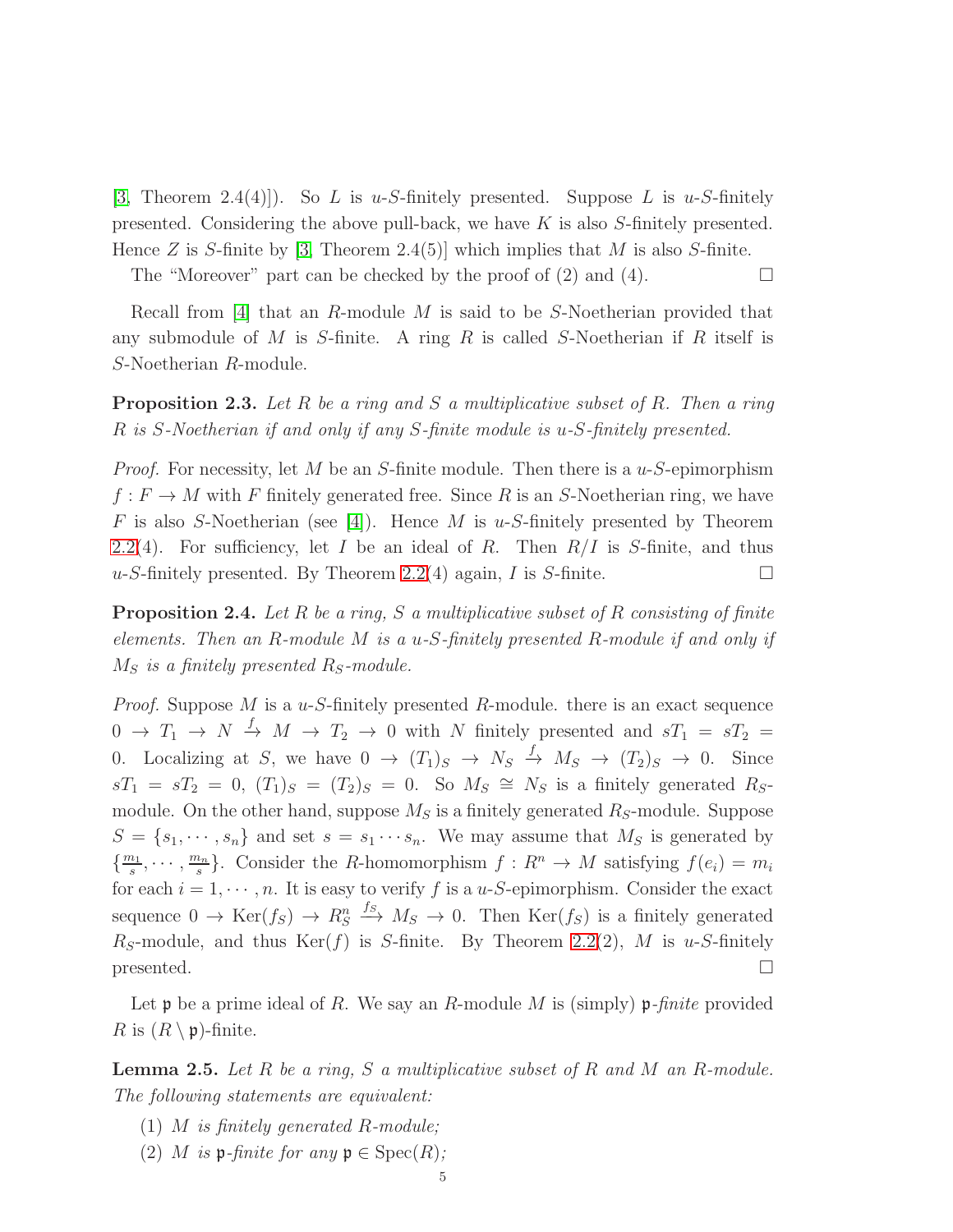(3) M *is*  $m$ -finite for any  $m \in Max(R)$ .

*Proof.*  $(1) \Rightarrow (2) \Rightarrow (3)$  Trivial.

 $(3) \Rightarrow (1)$  For each  $\mathfrak{m} \in \text{Max}(R)$ , there exists an element  $s^{\mathfrak{m}} \in R \setminus \mathfrak{m}$  and a finitely generated submodule  $F^{\mathfrak{m}}$  of M such that  $s^{\mathfrak{m}}M \subseteq F^{\mathfrak{m}}$ . Since  $\{s^{\mathfrak{m}} \mid \mathfrak{m} \in \text{Max}(R)\}\$ generated R, there exist finite elements  $\{s^{\mathfrak{m}_1},...,s^{\mathfrak{m}_n}\}\$  such that  $\langle s^{\mathfrak{m}_1},...,s^{\mathfrak{m}_n}\rangle = R$ . So  $M = \langle s^{m_1}, ..., s^{m_n} \rangle M \subseteq F^{m_1} + ... + F^{m_n} \subseteq M$ . Hence  $M = F^{m_1} + ... + F^{m_n}$ . It follows that M is finitely generated.

Let p be a prime ideal of R. We say an R-module M is (simply) u*-*p*-finitely presented* provided R is  $u-(R \setminus \mathfrak{p})$ -finitely presented.

<span id="page-5-0"></span>Proposition 2.6. *Let* R *be a ring,* S *a multiplicative subset of* R *and* M *an* R*module. The following statements are equivalent:*

- (1) M *is a finitely presented* R*-module;*
- (2) M is u-p-finitely presented for any  $p \in Spec(R)$ ;
- (3) M *is* u-m-finitely presented for any  $m \in Max(R)$ .

*Proof.*  $(1) \Rightarrow (2) \Rightarrow (3)$  Trivial.

 $(3) \Rightarrow (1)$  By Lemma [2.5,](#page-4-0) M is finitely generated. Consider the exact sequence  $0 \to K \to F \to M \to 0$  with F finitely generated free. By Theorem [2.2,](#page-2-1) K is m-finite for any  $\mathfrak{m} \in \text{Max}(R)$ . So K is also finitely generated, and thus M is finitely  $p$ resented.

Let  $\{M_j\}_{j\in\Gamma}$  be a family of R-modules and  $N_j$  a submodule of  $M_j$  generated by  ${m_{i,j}}_{i\in\Lambda_j}\subseteq M_j$  for each  $j\in\Gamma$ . Recall from [\[21\]](#page-20-8) that a family of R-modules  ${M_j}_{j\in\Gamma}$ is u-S-generated (with respective to s) by  $\{\{m_{i,j}\}_{i\in\Lambda_j}\}_{j\in\Gamma}$  provided that there exists an element  $s \in S$  such that  $sM_j \subseteq N_j$  for each  $j \in \Gamma$ , where  $N_j = \langle \{m_{i,j}\}_{i \in \Lambda_j}\rangle$ . We say a family of R-modules  $\{M_j\}_{j\in\Gamma}$  is u-S-finite (with respective to s) if the set  ${m_{i,j}}_{i\in\Lambda_j}$  can be chosen as a finite set for each  $j\in\Gamma$ . Recall from [\[16\]](#page-20-2) that an Rmodule  $M$  is called a  $u$ -S-Noetherian  $R$ -module provided the set of all submodules of M is u-S-finite. A ring R is u-S-Noetherian provided that R itself is a u-S-Noetherian R-module.

<span id="page-5-1"></span>Theorem 2.7. *Let* R *be a ring and* S *a multiplicative subset of* R*. Then the following statements are equivalent:*

- (1) *A ring* R *is* u*-*S*-Noetherian;*
- (2) *Any* S*-finite module is* u*-*S*-Noetherian;*
- (3) *Any finitely generated module is* u*-*S*-Noetherian;*
- (4) *There is*  $s \in S$  *such that any finitely generated module is u-S-finitely presented with respective to* s*.*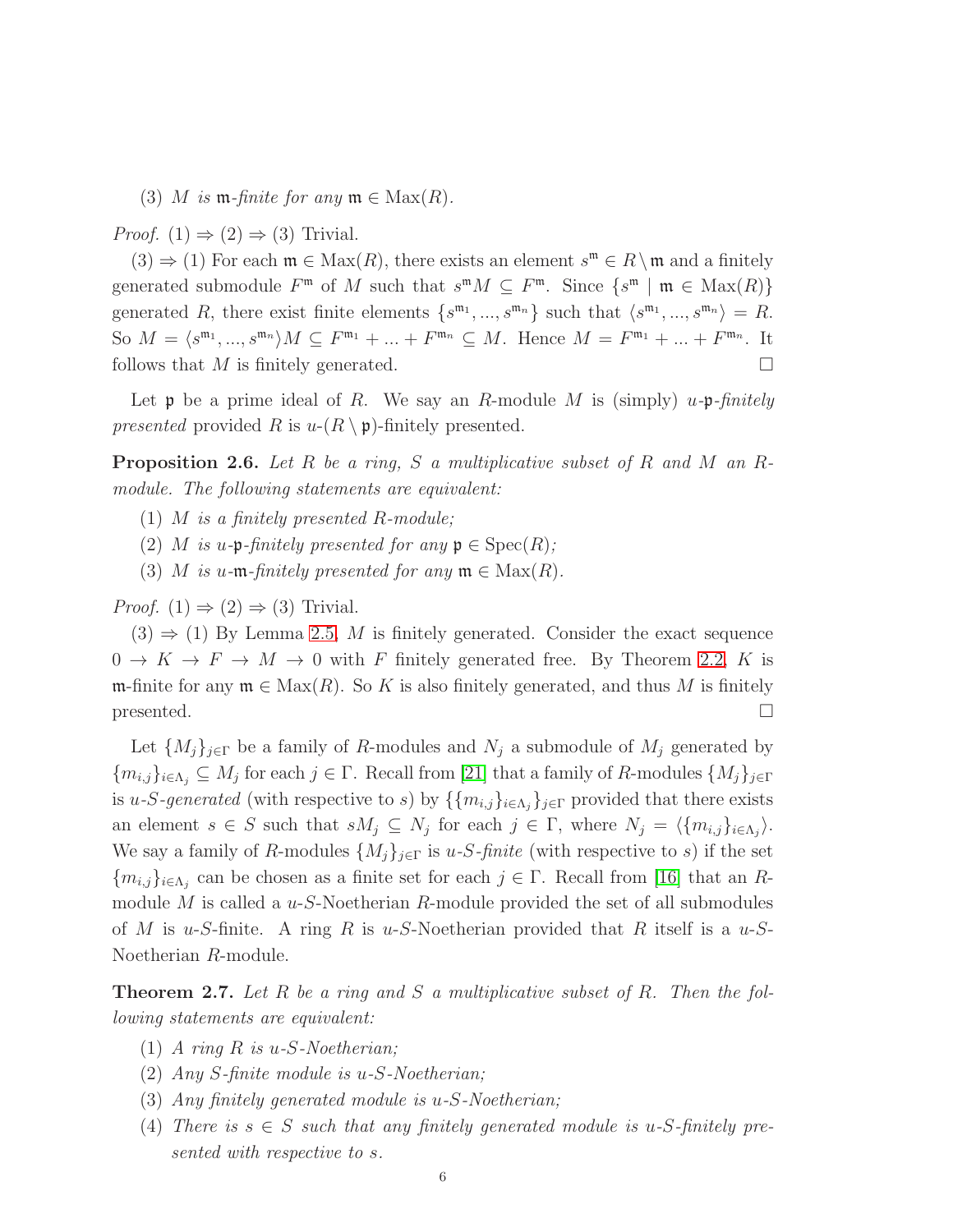*Proof.* (1)  $\Rightarrow$  (2) Let M be an S-finite module. Then there is a u-S-epimorphism  $f: F \to M$  with F finitely generated free. Since R is u-S-Noetherian, we have F is also u-S-Noetherian, and so is  $M$  (see [\[16,](#page-20-2) Proposition 2.13]).

 $(2) \Rightarrow (3) \Rightarrow (4)$  Trivial.

(4)  $\Rightarrow$  (1) Let I be an ideal of R. Then R/I is u-S-finitely presented with respective to s. So I is S-finite with respective to s by Theorem [2.2\(](#page-2-1)4), implying R is  $u$ -S-Noetherian.

Recall from [\[21,](#page-20-8) [24\]](#page-20-9) that an R-module P is called u-S-projective (resp.,  $u$ -Sflat) provided that the induced sequence  $0 \to \text{Hom}_R(P, A) \to \text{Hom}_R(P, B) \to$  $\text{Hom}_R(P, C) \to 0 \text{ (resp., } 0 \to P \otimes_R A \to P \otimes_R B \to P \otimes_R C \to 0 \text{) is } u$ -S-exact for any u-S-exact sequence  $0 \to A \to B \to C \to 0$ . It was proved in [\[24,](#page-20-9) Proposition 2.9] that any  $u$ -S-projective module is  $u$ -S-flat.

<span id="page-6-0"></span>Proposition 2.8. *Let* R *be a ring,* S *a multiplicative subset of* R*. Then the following statements hold.*

- (1) *Every* S*-finite* u*-*S*-projective module is* u*-*S*-finitely presented.*
- (2) *Every* u*-*S*-finitely presented* u*-*S*-flat module is* u*-*S*-projective.*

*Proof.* (1) Let P be an S-finite u-S-projective module, then there is a  $u$ -S-exact sequence  $\Psi: 0 \to \text{Ker}(f) \stackrel{i}{\to} F \stackrel{f}{\to} P \to 0$  with F finitely generated free. Since F is u-S-projective, the sequence  $\Psi$  is u-S-split by [\[24,](#page-20-9) Theorem 2.7]. So there is a u-S-epimorphism  $i' : F \to \text{Ker}(f)$  such that  $i' \circ i = s \text{Id}_{\text{Ker}(f)}$  for some  $s \in S$ . Hence  $Ker(f)$  is S-finite, and so P is u-S-finitely presented by Theorem [2.2.](#page-2-1)

(2) Let M be a u-S-finitely presented u-S-flat module. Then there is a u-S-exact sequence  $\Upsilon: 0 \to \text{Ker}(f) \stackrel{i}{\to} F \stackrel{f}{\to} M \to 0$  with F finitely generated free and  $\text{Ker}(f)$ S-finite. Since M is u-S-flat,  $\Upsilon$  is u-S-pure by [\[22,](#page-20-11) Proposition 2.4]. It follows from [\[22,](#page-20-11) Theorem 2.2] that  $\Upsilon$  is u-S-split. Thus M is u-S-projective.  $\square$ 

## 3. uniformly S-coherent modules and uniformly S-coherent rings

Recall that an R-module is said to be a coherent module if it is finitely generated and any finitely generated submodule is finitely presented. A ring  $R$  is said to be a coherent ring if  $R$  is a coherent  $R$ -module. In this section, we will introduce a "uniform" version of coherent rings and coherent modules.

**Definition 3.1.** Let R be a ring and S a multiplicative subset of R. An R-module M is called u-S-coherent (abbreviates uniformly S-coherent) (with respective to s) provided that there is  $s \in S$  such that it is S-finite with respect to s and any finitely generated submodule of  $M$  is  $u$ -S-finitely presented with respective to  $s$ .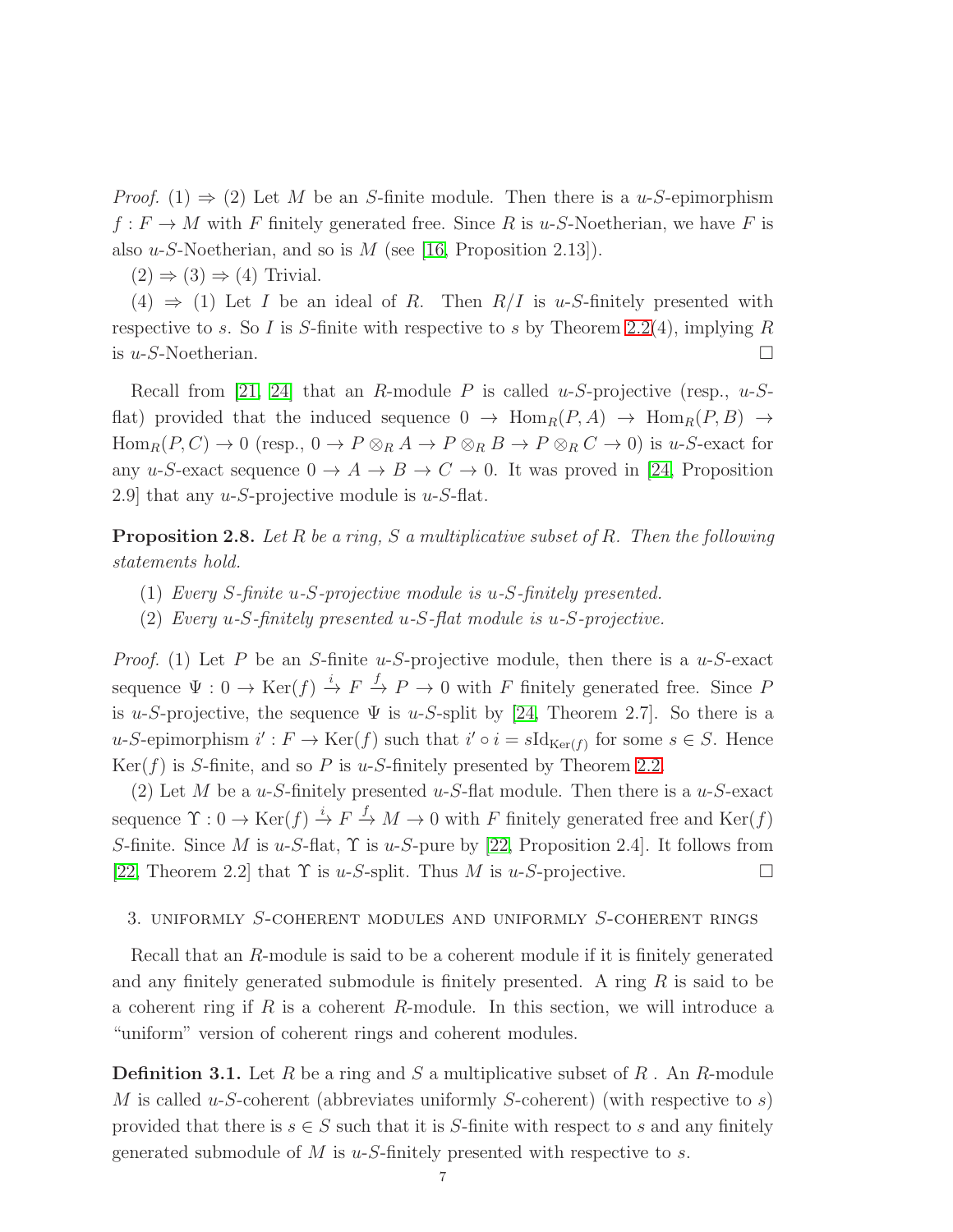<span id="page-7-0"></span>**Theorem 3.2.** Let  $\Phi: 0 \to M \stackrel{f}{\to} N \stackrel{g}{\to} L \to 0$  be a u-S-exact sequence of R*modules. The following statements hold.*

- (1) *The class of* u*-*S*-coherent modules is closed under* u*-*S*-isomorphisms.*
- (2) *If* L *is* u*-*S*-coherent, then* M *is* u*-*S*-coherent if and only if* N *is* u*-*S*-coherent.*
- (3) *Any finite direct sum of* u*-*S*-coherent modules is* u*-*S*-coherent.*
- (4) *If* N *is* u*-*S*-coherent and* M *is* S*-finite, then* L *is* u*-*S*-coherent.*

*Proof.* (1) Let  $h : A \to B$  be a u-S-isomorphism with  $s_1 \text{Ker}(h) = s_1 \text{Coker}(h) = 0$ . Suppose B is u-S-coherent with respective to  $s_2$ , then one can check A is u-Scoherent with respective to  $s_1s_2$ . Similarly, if A is u-S-coherent, then B is also  $u-S$ -coherent (see [\[24,](#page-20-9) Lemma 2.1]).

(2) By (1), we can assume that  $\Phi$  is an exact sequence. Suppose M and L are u-Scoherent with respective to s. Then one can check  $N$  is  $u$ -S-coherent with respective to s from the proof of Theorem [2.2\(](#page-2-1)2). Suppose N and L are  $u$ -S-coherent with respective to s. Then M is S-finite with respective to some  $s \in S$  by Theorem [2.2\(](#page-2-1)4). Since N is u-S-coherent with respective to s, M is u-S-coherent with respective to s.

(3) Follows by (2).

(4) Assume that  $\Phi$  is an exact sequence. Suppose N is u-S-coherent with respective to s and M is S-finite with respective to s for some  $s \in S$ . Then L is also S-finite with respective to s. Let  $K$  be a finitely generated submodule of  $L$ . Then the sequence  $0 \to M \to g^{-1}(K) \to K \to 0$  is exact. So  $g^{-1}(K)$  is S-finite. Consider the following commutative diagram with rows and columns exact:



where m and n are u-S-epimorphisms. Since N is u-S-coherent,  $\text{Ker}(n)$  is S-finite, and so is  $K_1$ . Thus L is u-S-coherent (with respective to s).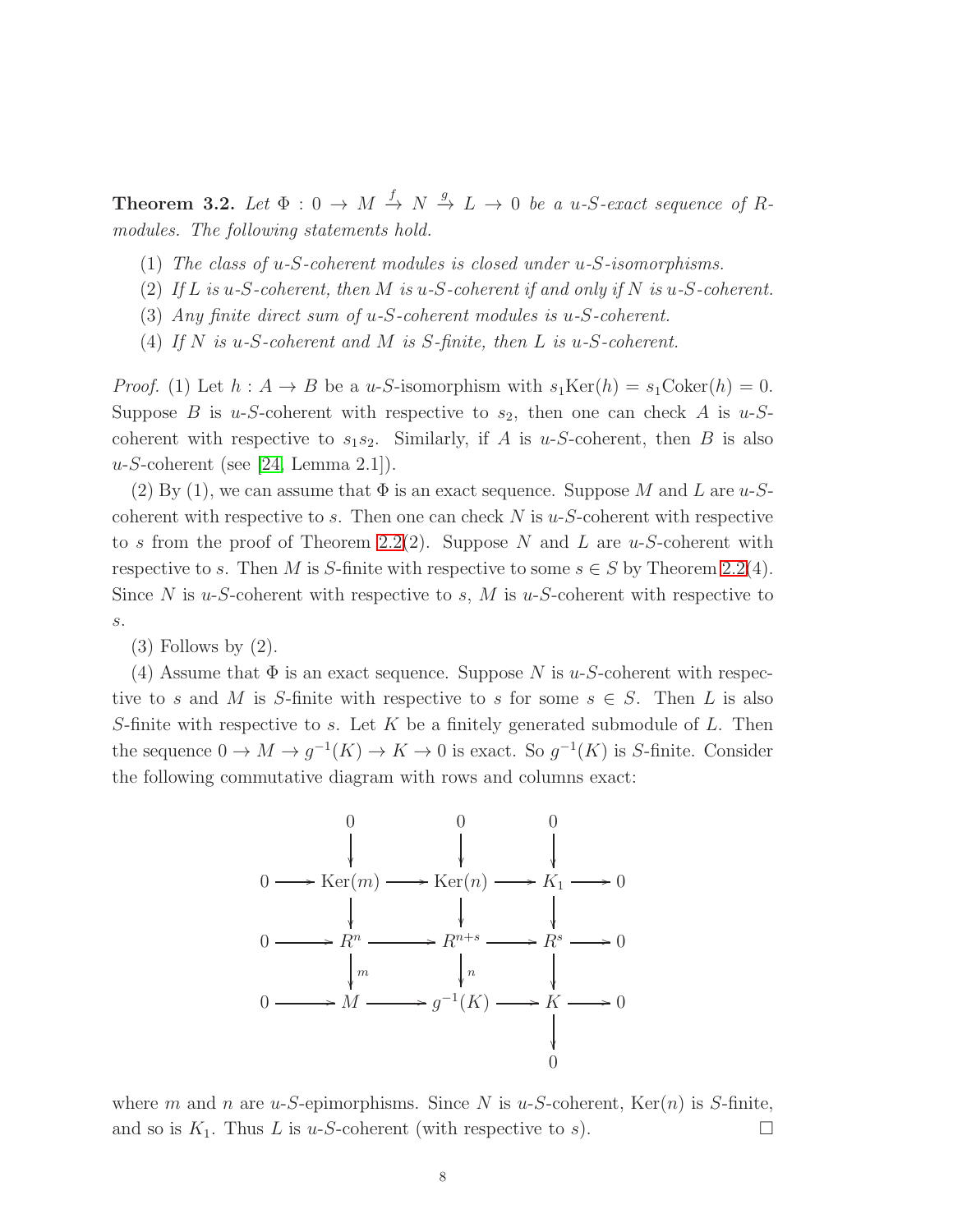**Corollary 3.3.** Let  $f : M \to N$  be an R-homomorphism of u-S-coherent modules M *and* N*. Then* Ker(f)*,* Im(f) *and* Coker(f) *are also* u*-*S*-coherent.*

*Proof.* Using Theorem [3.2](#page-7-0) and the exact sequences  $0 \to \text{Ker}(f) \to M \to \text{Im}(f) \to 0$ and  $0 \to \text{Im}(f) \to N \to \text{Coker}(f) \to 0.$ 

<span id="page-8-1"></span>Corollary 3.4. *Let* M *and* N *be* u*-*S*-coherent sub-modules of a* u*-*S*-coherent module.* Then  $M + N$  *is u-S-coherent if and only if so is*  $M \cap N$ *.* 

*Proof.* Following by Theorem [3.2](#page-7-0) and the exact sequence  $0 \to M \cap N \to M \oplus N \to$  $M + N \rightarrow 0.$ 

Let  $\mathfrak p$  be a prime ideal of R. We say an R-module M is (simply) u- $\mathfrak p$ -coherent provided R is  $u-(R \setminus \mathfrak{p})$ -coherent.

<span id="page-8-0"></span>Proposition 3.5. *Let* R *be a ring,* S *a multiplicative subset of* R *and* M *an* R*module. The following statements are equivalent.*

- (1) M *is a coherent* R*-module.*
- (2) M is u-p-coherent for any  $p \in Spec(R)$ .
- (3) M *is* u-m-coherent for any  $m \in Max(R)$ .

*Proof.*  $(1) \Rightarrow (2) \Rightarrow (3)$  Trivial.

 $(3) \Rightarrow (1)$  By Lemma [2.5,](#page-4-0) M is finitely generated. Let N be a finitely generated of M, then M is u-m-finitely presented for any  $\mathfrak{m} \in \text{Max}(R)$ . So M is finitely presented by Proposition [2.6.](#page-5-0)  $\Box$ 

**Definition 3.6.** Let R be a ring, S a multiplicative subset of R and  $s \in S$ . Then R is called a u-S-coherent (abbreviates uniformly S-coherent) ring (with respective to s) provided that R itself is a uniformly S-coherent R-module with respective to s.

Trivially, every coherent ring is  $u-S$ -coherent for any multiplicative set S. And if S is composed of units, then  $u$ -S-coherent rings are exactly coherent rings.

The proof of the following result is easy and direct, so we omit it.

**Lemma 3.7.** Let  $R = R_1 \times R_2$  be direct product of rings  $R_1$  and  $R_2$ ,  $S = S_1 \times S_2$  a *multiplicative subset of*  $R$ . Then  $R$  *is*  $u$ - $S$ -coherent if and only if  $R_i$  is  $u$ - $S_i$ -coherent *for any*  $i = 1, 2$ *.* 

The following example shows that not every  $u-S$ -coherent rings is coherent.

**Example 3.8.** Let  $R_1$  be a coherent ring and  $R_2$  a non-coherent ring,  $S_1 = \{1\}$  and  $S_2 = \{0\}$ . Set  $R = R_1 \times R_2$  and  $S = S_1 \times S_2$ . Then R is u-S-coherent non-coherent ring.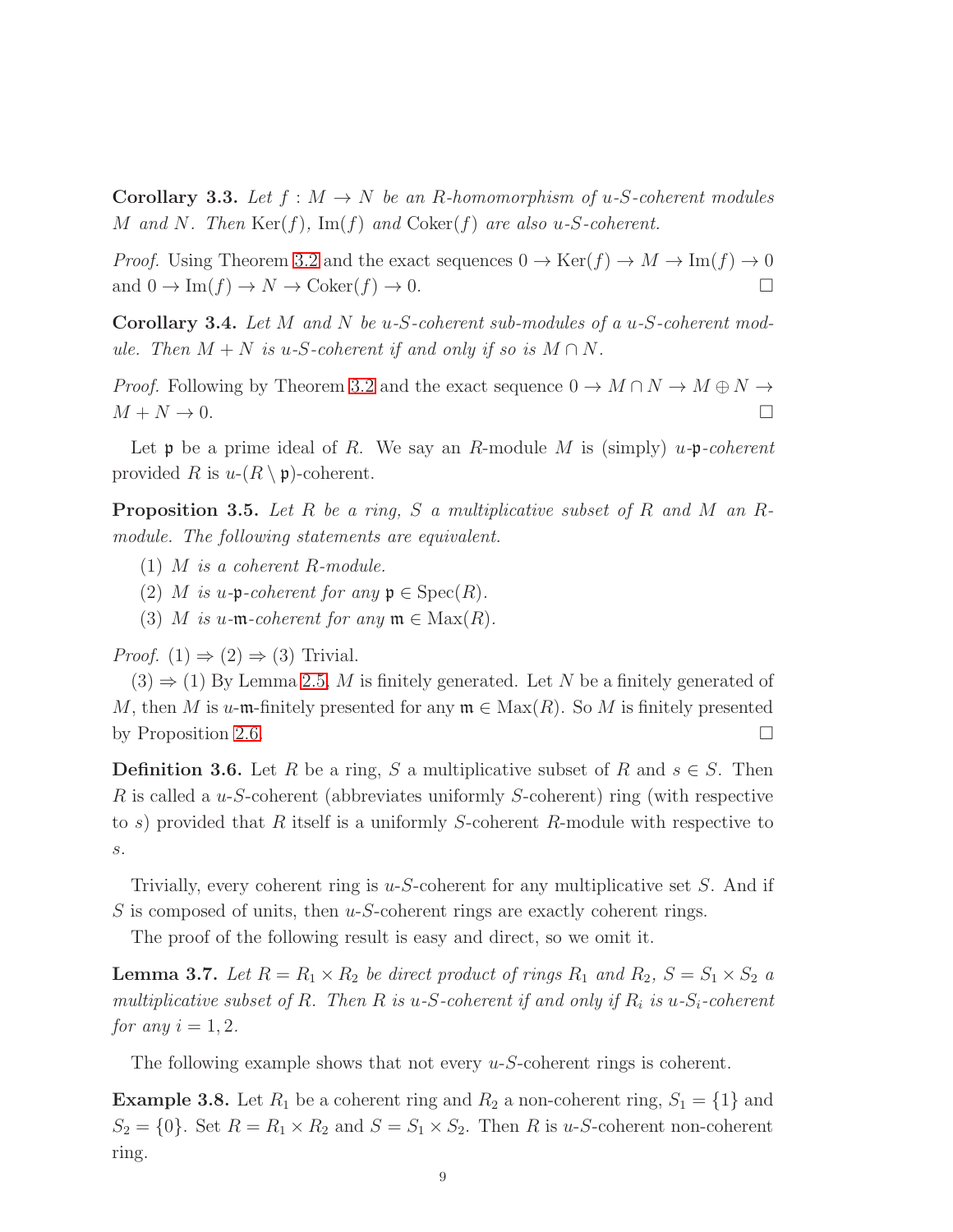Let  $\mathfrak p$  be a prime ideal of R. We say a ring R is (simply) u- $\mathfrak p$ -coherent provided R is  $u-(R \setminus \mathfrak{p})$ -coherent.

Proposition 3.9. *Let* R *be a ring and* S *a multiplicative subset of* R *. The following statements are equivalent.*

- (1) R *is a coherent ring.*
- (2) R *is a* u*-*p*-coherent ring.*
- (3) R *is a* u*-*m*-coherent ring.*

*Proof.* Follows by Proposition [3.5.](#page-8-0) □

Proposition 3.10. *Let* R *be a ring,* S *a multiplicative subset of* R*. If* R *is a* u*-*S*-Noetherian ring, then* R *is* u*-*S*-coherent.*

*Proof.* Follows from Theorem [2.7.](#page-5-1) □

Trivially,  $u-S$ -coherent rings are not  $u-S$ -Noetherian in general. Indeed, we can find a non-Noetherian coherent ring in the case that  $S = \{1\}.$ 

In 1960, Chase characterized coherent rings by considering annihilator of elements and intersection of finitely generated ideals in  $|5$ , Theorem 2.2. Now, we give a "uniform" version of Chase's result.

<span id="page-9-0"></span>Proposition 3.11. (Chase's result for u-S-coherent rings) *Let* R *be a ring and* S *a multiplicative subset of* R*. Then the following assertions are equivalent:*

- (1) R *is a* u*-*S*-coherent ring;*
- (2) there is  $s \in S$  *such that*  $(0 :_R r)$  *is* S-finite with respective to s for any r ∈ R*, and the intersection of two finitely generated ideals of* R *is* S*-finite with respective to* s*;*
- (3) *there is*  $s \in S$  *such that*  $(I :_R b)$  *is* S-finite with respective to s for any *element*  $b \in R$  *and any finitely generated ideal* I *of* R.

*Proof.* (1)  $\Rightarrow$  (2): Suppose R is u-S-coherent with respective to s. Considering the exact sequence  $0 \to (0 :_R r) \to R \to R r \to 0$ , we have  $(0 :_R r)$  is S-finite with respective to s by Theorem [2.2.](#page-2-1) For any two finitely generated ideals  $I, J$  of  $R$ , we have  $I \cap J$  is S-finite with respective to s by Corollary [3.4](#page-8-1) and Theorem [2.2.](#page-2-1)

 $(2) \Rightarrow (1)$ : Let  $I = \langle a_1, \dots, a_n \rangle$  be a finitely generated ideal of R. We claim that I is u-S-finitely presented with respective to s by induction on n. Suppose  $n = 1$ . the claim follows by the exact sequence  $0 \to (0 :_R r) \to R \to R r \to 0$ . Suppose  $n = k$ , the claim holds. Suppose  $n = k + 1$ . the claim holds by the exact sequence  $0 \to \langle a_1, \cdots, a_k \rangle \cap \langle a_{k+1} \rangle \to \langle a_1, \cdots, a_k \rangle \oplus \langle a_{k+1} \rangle \to \langle a_1, \cdots, a_{k+1} \rangle \to 0.$  So the claim holds for all n.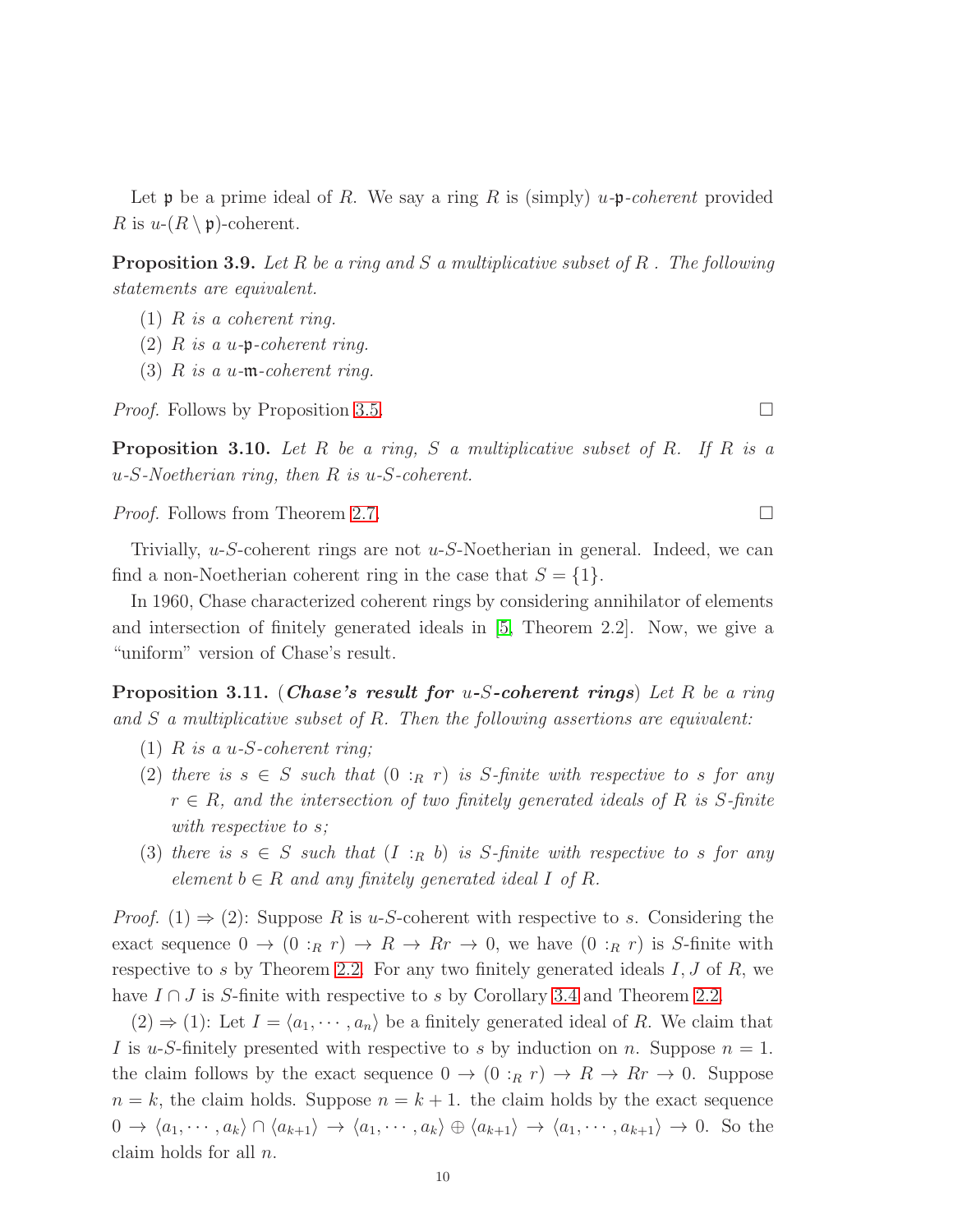$(1) \Rightarrow (3)$ : Suppose R is u-S-coherent with respective to s. Let I be a finitely generated ideal of R and b an element in R. Consider the following commutative diagram with exact rows:

$$
0 \longrightarrow (I :_R b) \longrightarrow R \longrightarrow R/(I :_R b) \longrightarrow 0
$$
  
\n
$$
\downarrow \qquad \qquad \downarrow \cong
$$
  
\n
$$
0 \longrightarrow I \longrightarrow Rb + I \longrightarrow (Rb + I)/I \longrightarrow 0.
$$

Since R is u-S-coherent with respective to s, we have  $Rb+I$  is u-S-finitely presented with respective to s. Since I is finitely generated,  $(Rb+I)/I$  is u-S-finitely presented with respective to s by Theorem [2.2.](#page-2-1) Thus  $(I :_R b)$  is S-finite is with respective to s by Theorem [2.2](#page-2-1) again.

 $(3) \Rightarrow (1)$ : Let I be a finitely generated ideal of R generated by  $\{a_1, ..., a_n\}$ . We will show I is u-S-finitely presented by induction on n. The case  $n = 1$  follows from the exact sequence  $0 \to (0 :_R a_1) \to R \to Ra_1 \to 0$ . For  $n \geq 2$ , let  $L = \langle a_1, ..., a_{n-1} \rangle$ . Consider the exact sequence  $0 \to (L :_R a_n) \to R \to (Ra_n + L)/L \to 0$ . Then  $(Ra_n+L)/L = I/L$  is u-S-finitely presented with respective to s by (3) and Theorem [2.2.](#page-2-1) Consider the exact sequence  $0 \to L \to I \to I/L \to 0$ . Since L is finitely presented by induction and  $I/L$  is u-S-finitely presented with respective to s, I is also u-S-finitely presented with respective to s by Theorem [2.2.](#page-2-1)

Recall from [\[3\]](#page-20-0) that a ring R is S-coherent (resp.,  $c$ -S-coherent) provided that any finitely generated ideal is S-finitely presented (resp., c-S-finitely presented).

<span id="page-10-0"></span>Proposition 3.12. *Let* R *be a ring,* S *a multiplicative subset of* R*. If* R *is a* u*-*S*-coherent ring, then* R *is both* S*-coherent and* c*-*S*-coherent.*

*Proof.* Let I be a finitely generated ideal and  $0 \to K \to F \to I \to 0$  an exact sequence with F finitely generated free. Then K is S-finite by Theorem [2.2\(](#page-2-1)4). Thus  $I$  is  $S$ -finitely presented, and so  $R$  is  $S$ -coherent. Consider the exact sequence  $0 \to T_1 \to N \stackrel{f}{\to} I \to T_2 \to 0$  with N finitely presented and  $sT_1 = sT_2 = 0$ . Note that sin  $sT_2 = 0$ , we have  $sI \subseteq \text{Im}(f) \cong N/T_1$ . Since  $sT_1 = 0$ ,  $s^2I$  can be seen as a submodule of N. Hence I is  $c$ -S-finitely presented. Consequently, R is  $c$ -S-coherent.

Proposition 3.13. *Let* R *be a ring and* S *a multiplicative subset of* R *consisting of finite elements. Then the following statements are equivalent.*

- (1) R *is a* u*-*S*-coherent ring.*
- (2) R *is an* S*-coherent ring.*
- (3) R *is a* c*-*S*-coherent ring.*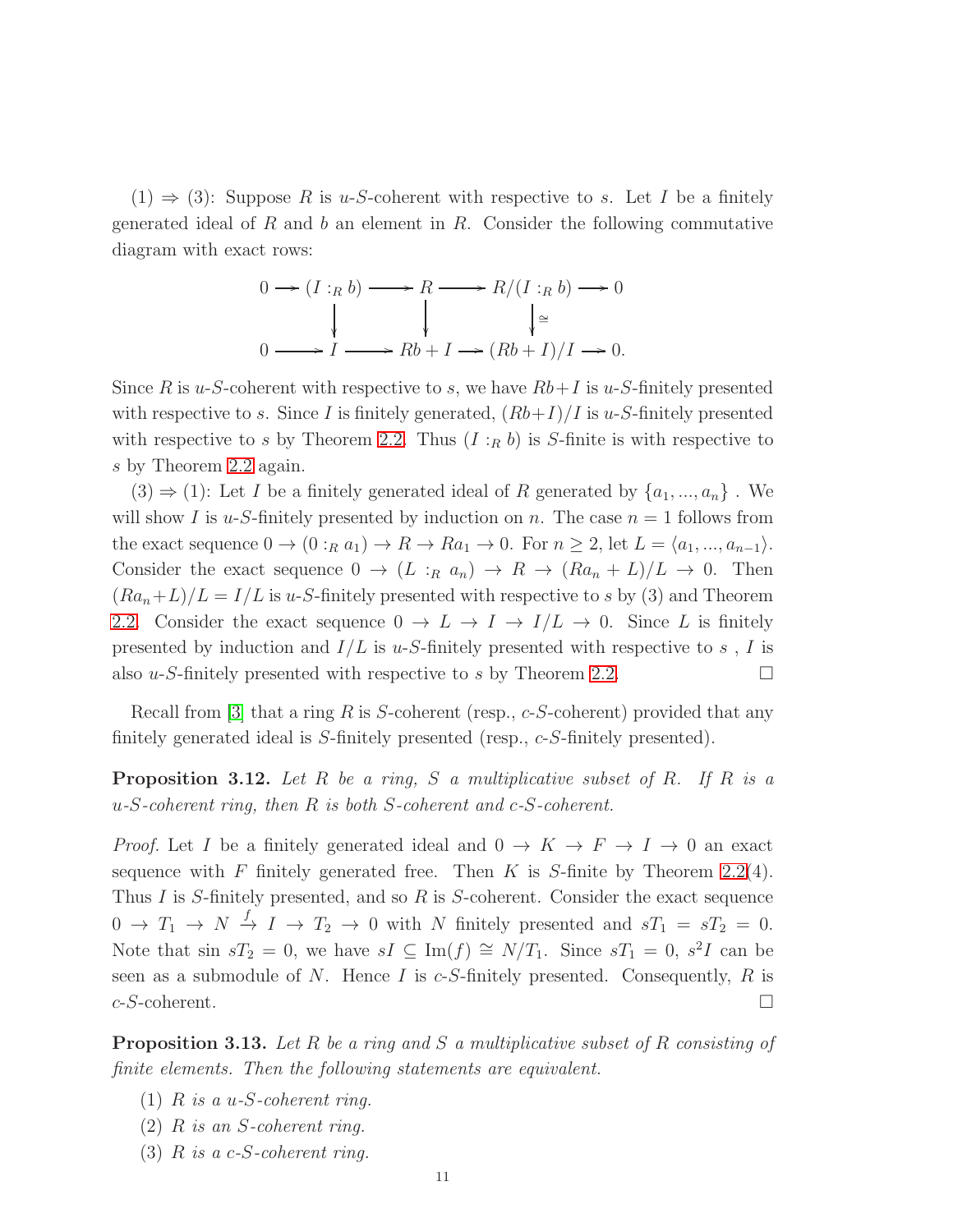*Proof.* Suppose  $S = \{s_1, ..., s_n\}$  and set  $s = s_1 \cdots s_n$ .

 $(1) \Rightarrow (2)$  and  $(1) \Rightarrow (3)$  Follows by Proposition [3.12.](#page-10-0)

 $(2) \Rightarrow (1)$  Let I be a finitely generated ideal of R. Then there is an exact sequence  $0 \to K \to F \to I \to 0$  with F finitely generated free and K S-finite. Let X be a submodule of K such that  $s_iK \subseteq X$  for some  $s_i \in S$ . So  $sK/X = 0$  Then the exact sequence  $0 \to K/X \to F/X \to I \to 0$  makes I u-S-finitely presented with respective to s. So R is a  $u$ -S-coherent ring.

 $(3) \Rightarrow (1)$  Let I be a finitely generated ideal of R. Then there is a finitely presented sub-ideal J of R such that  $s_iI \subseteq J = 0$ . So  $s(I/J) = 0$ . Then the exact sequence  $0 \to I \to J \to I/J \to 0$  makes I u-S-finitely presented with respective to s. So R is a  $u$ -S-coherent ring.

Let R be a ring, M an R-module and S a multiplicative subset of R. For any  $s \in S$ , there is a multiplicative subset  $S_s = \{1, s, s^2, \dots\}$  of S. We denote by  $M_s$  the localization of M at  $S_s$ . Certainly,  $M_s \cong M \otimes_R R_s$ 

<span id="page-11-1"></span>Proposition 3.14. *Let* R *be a ring and* S *a multiplicative subset of* R*. If* R *is a*  $u$ -S-coherent ring with respective to some  $s \in S$ , then  $R_s$  *is a coherent ring.* 

*Proof.* Suppose R is u-S-coherent ring with respective to  $s \in S$ . Let J be a finitely generated ideal of  $R_s$ . Then  $J \cong I_s$  for some finitely generated ideal I of R. So there is an exact sequence  $0 \to T_1 \to K \to I \to T_2 \to 0$  with K finitely presented and  $sT_1 = sT_2 = 0$ . Localizing at  $S_s$ , we have  $(T_1)_s = (T_2)_s = 0$ . So  $J \cong I_s \cong K_s$ which is finitely presented over  $R_s$ . So  $R_s$  is a coherent ring.

Next, we will give an example of an  $S$ -coherent ring and a  $c$ - $S$ -coherent ring which is not u-S-coherent.

<span id="page-11-0"></span>**Example 3.15.** Let R be a domain. Set  $S = R - \{0\}$ . First, we will show R is c-S-coherent. Let I be a nonzero finitely generated ideal of R. Suppose  $0 \neq r \in I$ . Then we have  $rI \subseteq Rr \subseteq I$ . Since  $Rr \cong R$  is finitely presented, R is a c-S-coherent ring.

Next we will show R is S-coherent. Let I be a nonzero finitely generated ideal of R generated by nonzero elements  $\{a_1, \dots, a_n\}$ . Set  $a = a_1 \cdots a_n$ . Consider the natural exact sequence  $0 \to K \to R^n \stackrel{f}{\to} I \to 0$  satisfying  $f(e_i) = a_i$  for each i. Claim K is S-finite with respective to a by induction on n. Set  $I_k = \langle a_1, \dots, a_k \rangle$ . Suppose  $n = 1$ . Then  $K = 0$  as  $a_1$  is a non-zero-divisor. So the claim trivially holds. Suppose the claim holds for  $n = k$ . Now let  $n = k + 1$ . Consider the following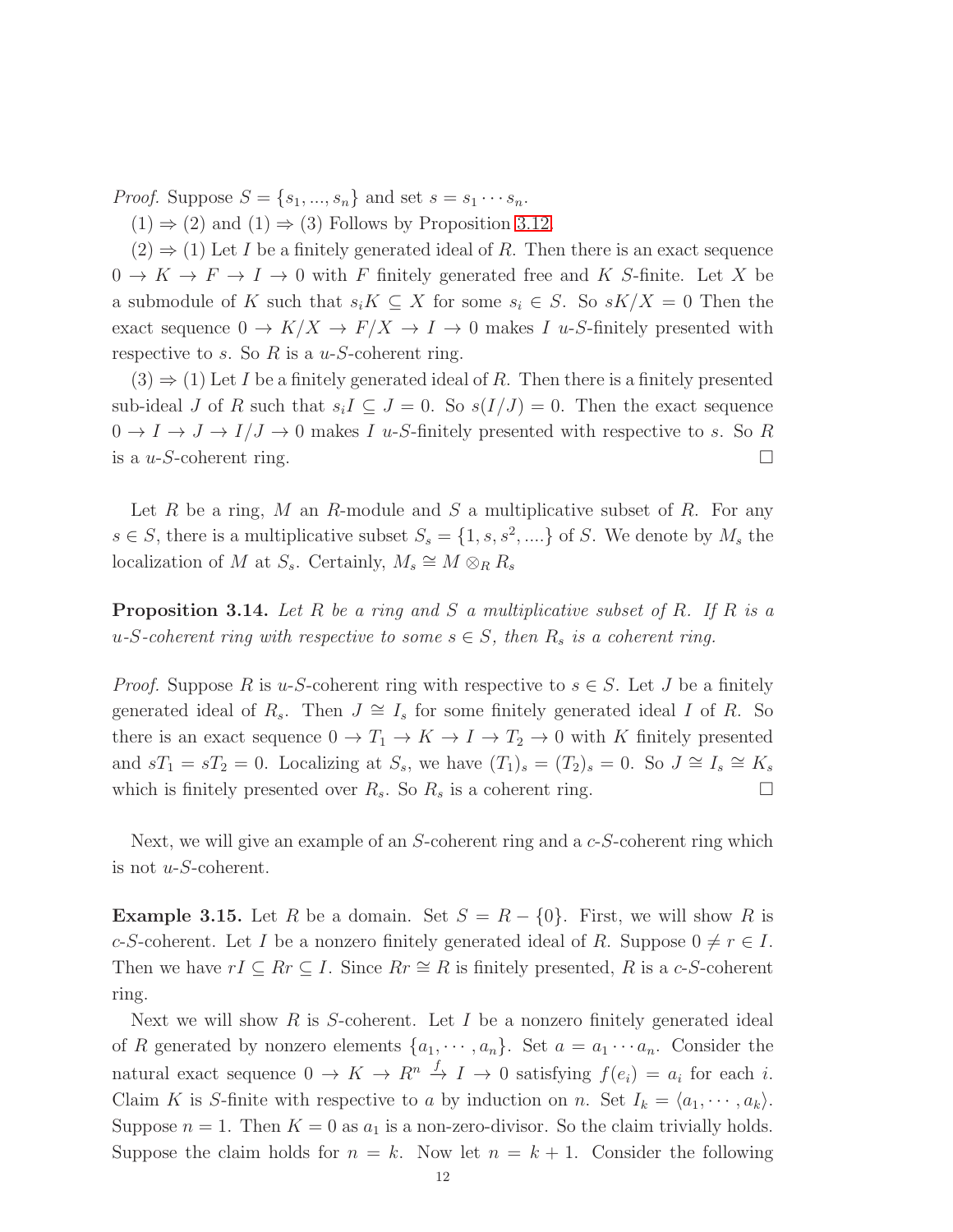commutative diagram with exact rows and columns.

$$
0 \longrightarrow K_k \longrightarrow R^k \longrightarrow I_k \longrightarrow 0
$$
  
\n
$$
0 \longrightarrow K_{k+1} \longrightarrow R^{k+1} \longrightarrow I_k + Ra_{k+1} \longrightarrow 0
$$
  
\n
$$
0 \longrightarrow (I_k :_R Ra_{k+1}) \longrightarrow R \longrightarrow (I_k + Ra_{k+1})/I_k \longrightarrow 0,
$$

Since  $a(I_k :_R Ra_{k+1}) \subseteq aR \subseteq (I_k :_R Ra_{k+1})$ , So  $(I_k :_R Ra_{k+1})$  is S-finite with respective to a. By induction,  $K_k$  is S-finite with respective to a. It is easy to check  $K_{k+1}$  is also S-finite with respective to a. So the claim holds. Consequently, R is S-coherent.

Now, suppose R is a domain satisfying  $R_s$  is not coherent for any  $s \neq 0$ . We will show R is not a u-S-coherent ring. On contrary, suppose R is  $u$ -S-coherent. Then there is a  $s \neq 0$  such that  $R_s$  is a coherent ring by Proposition [3.14,](#page-11-1) which is a contradiction.

# 4. module-theoretic characterizations of uniformly S-coherent **RINGS**

In this section, we will characterize uniformly S-coherent rings in terms of  $u$ -S-flat modules and u-S-injective modules. The following lemma is basic and of independent interest.

<span id="page-12-0"></span>**Lemma 4.1.** Let R be a ring,  $r \in R$  and M an R-module. Suppose N is a pure *submodule of* M*. Then we have the following natural isomorphism*

$$
\frac{rM}{rN} \cong r(\frac{M}{N}).
$$

*Consequently, suppose*  $\{M_i \mid i \in \Lambda\}$  *is a direct system of* R-modules. Then

$$
r \lim_{i \to \infty} M_i \cong \lim_{i \to \infty} (r M_i).
$$

*Proof.* Consider the surjective map  $f : \frac{rM}{rN} \to r(\frac{M}{N})$  $\frac{M}{N}$ ) defined by  $f(rm + rN) =$  $r(m+N)$ . It is certainly R-linear. We will check it is also well defined. Indeed,  $f(rn+rN) = r(n+N) = r(0+N) = 0$ . So f is an R-epimorphism. Let  $rm + rN \in$ Ker(f). Then  $rm \in N$ . Since N is a pure submodule of M, there is  $n \in N$  such that  $rm = rn$ . So  $rm + rN = rn + rN = 0$ . Hence f is an isomorphism. Suppose  $\{(M_i, f_{ij}) \mid i, j \in \Lambda\}$  is a direct system of R-modules. Then there is a pure exact sequence  $0 \to K \to \bigoplus M_i \to \lim_{n \to \infty} M_i \to 0$  where  $K = \langle x - f_{ij}(x) \mid x \in M_i, i \leq j \in I \rangle$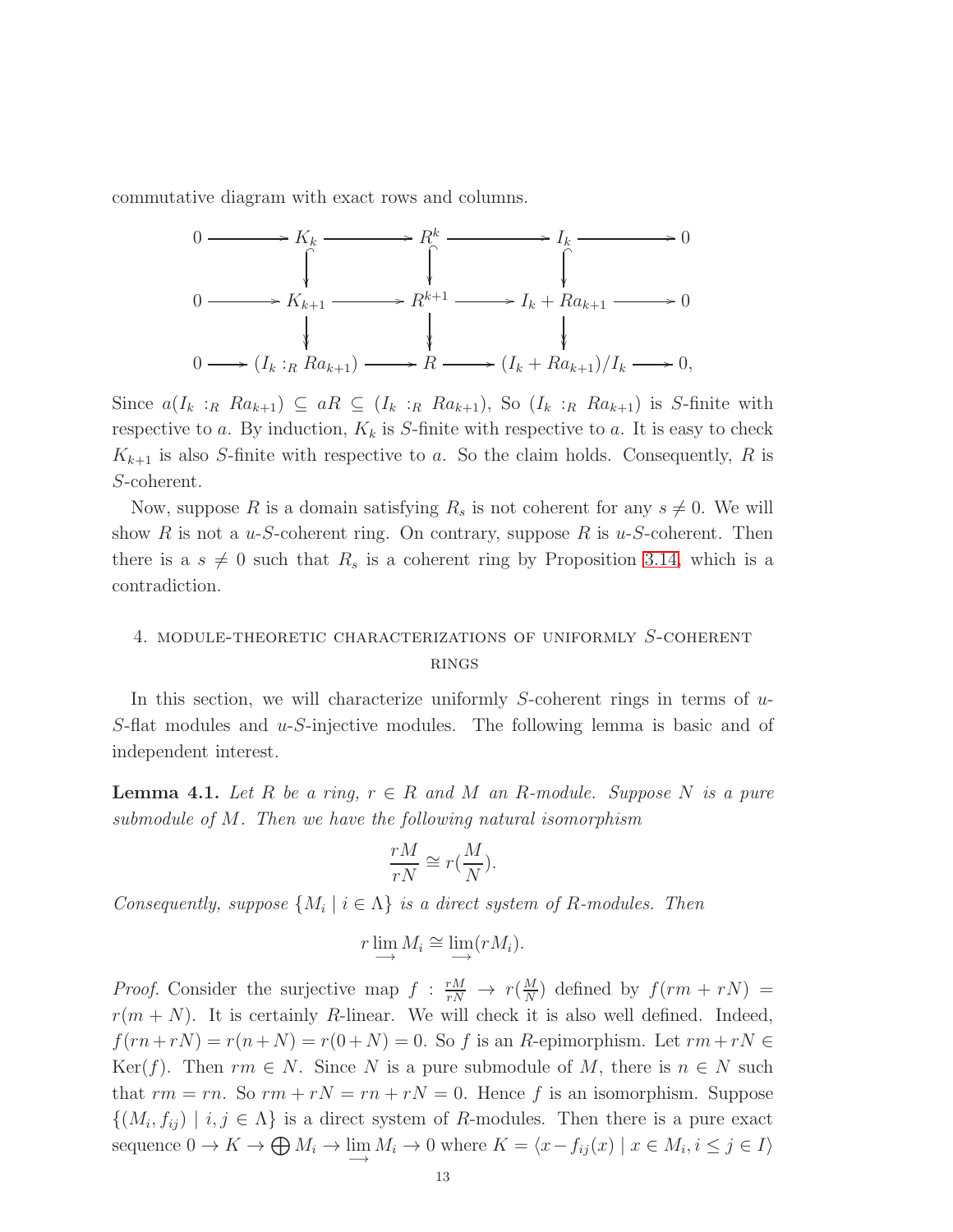(see [\[8,](#page-20-12) (2.1.1)]). Note that  $\{(rM_i, f_{ij}) | i,j \in \Lambda\}$  is also a direct system of Rmodules. We have the following equivalence

$$
\lim_{i \to \infty} (rM_i) \cong \frac{\bigoplus rM_i}{K'} = \frac{r \bigoplus M_i}{rK} \cong r \frac{\bigoplus M_i}{K} \cong r \lim_{i \to \infty} M_i
$$
\n
$$
\text{where } K' = \langle rx - f_{ij}(rx) \mid rx \in rM_i, i \leq j \in I \rangle.
$$

<span id="page-13-0"></span>Lemma 4.2. *Let* E *be an injective cogenerator. Then the following assertions are equivalent:*

- (1) T *is uniformly* S*-torsion with respect to* s*;*
- (2)  $\text{Hom}_R(T, E)$  *is uniformly S-torsion with respect to s.*

*Proof.* (1)  $\Rightarrow$  (2): Follows from [\[16,](#page-20-2) Lemma 4.2].

 $(2) \Rightarrow (1)$ : Let  $f : sT \rightarrow E$  be an R-homomorphism and  $i : sT \rightarrow T$  the embedding map. Since E is injective, there exists an an R-homomorphism  $q: T \to E$ such that  $f = gi$ . Let  $st \in sT$ , we have  $f(st) = sg(t) = 0$  as  $sHom_R(T, E) = 0$ . So  $\text{Hom}_R(sT, E) = 0$ . Hence  $sT = 0$  as E is an injective cogenerator.

Next, we give some new characterizations of  $u$ -S-flat modules

<span id="page-13-1"></span>Proposition 4.3. *Let* R *be a ring,* S *a multiplicative subset of* R*. Then the following assertions are equivalent:*

- (1) F *is* u*-*S*-flat;*
- (2) there exists an element  $s \in S$  satisfying that  $Tor_1^R(N, F)$  is uniformly S*torsion with respect to* s *for any finitely presented* R*-module* N*;*
- (3) Hom<sub>R</sub> $(F, E)$  *is u-S-injective for any injective module* E;
- (4)  $\text{Hom}_R(F, E)$  *is* u-S-absolutely pure for any injective module E;
- (5) *if* E *is an injective cogenerator, then*  $\text{Hom}_R(F, E)$  *is* u-S-injective;
- (6) *if* E *is an injective cogenerator, then*  $Hom_R(F, E)$  *is u-S-absolutely pure.*

*Moreover, if* S *is composed of non-zero-divisors, then all above are equivalent to the following assertions:*

(7) *there exists*  $s \in S$  *satisfying that*  $\text{Tor}_{1}^{R}(R/I, F)$  *is uniformly* S-torsion with *respect to* s *for any ideal* I *of* R*;*

(8) *there exists*  $s \in S$  *satisfying that, for any ideal* I of R, the natural homomor*phism*  $\sigma_I: I \otimes_R F \to IF$  *is a u-S-isomorphism with respect to s;* 

(9) *there exists*  $s \in S$  *satisfying that*  $\text{Tor}_1^R(R/K, F)$  *is uniformly* S-torsion with *respect to* s *for any finite generated ideal* K *of* R*;*

(10) *there exists*  $s \in S$  *satisfying that, for any finite generated ideal* K of R, the *natural homomorphism*  $\sigma_K : K \otimes_R F \to KF$  *is a u-S-isomorphism with respect to* s*.*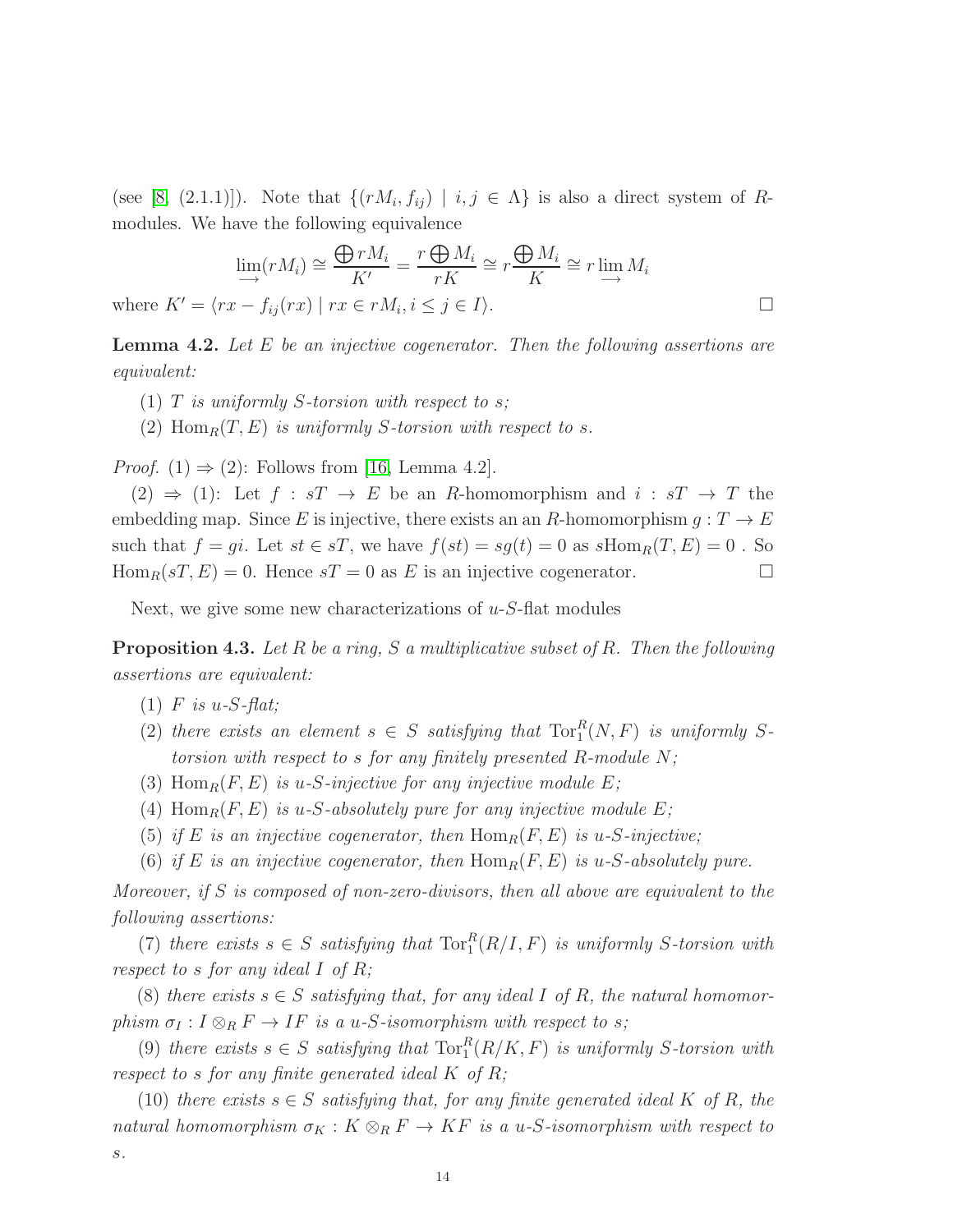*Proof.* (1)  $\Rightarrow$  (2): Set the set  $\Gamma = \{(K, R^n) \mid K \text{ is a finitely generated sub-}$ module of  $R^n$  and  $n < \infty$ . Define  $M = \bigoplus$  $(K, R^n) \in \Gamma$  $R^n/K$ . Then  $sTor_1^R(M,F)$  = s  $\bigoplus$  $(K, R^n) \in \Gamma$  $Tor_1^R(R^n/K, F) = 0$  for some  $s \in S$ . Let N be a finitely presented Rmodule, then  $N \cong R^n/K$  for some  $(K, R^n) \in \Gamma$ . Hence  $\text{Tor}_1^R(N, F) = 0$  is uniformly S-torsion with respect to s.

(2)  $\Rightarrow$  (1): Let *M* be an *R*-module. Then *M* =  $\lim_{\longrightarrow} N_i$  for some direct system of finitely presented R-modules  $\{N_i\}$ . So  $sTor_1^R(M, F) = sTor_1^R(\lim_{\longrightarrow} N_i, F) \cong$  $s(\lim_{n\to\infty} \text{Tor}_1^R(N_i, F)) \cong \lim_{n\to\infty} (s \text{Tor}_1^R(N_i, F)) = 0$  by Lemma [4.1.](#page-12-0) Hence F is u-S-flat by [\[21,](#page-20-8) Theorem 3.2]

(1)  $\Rightarrow$  (3): Let M be an R-module and E an injective R-module. Since M is u-S-flat, then  $\text{Tor}_1^R(M, F)$  is uniformly S-torsion. Thus  $\text{Ext}_R^1(M, \text{Hom}_R(F, E)) \cong$  $\operatorname{Hom}_R(\operatorname{Tor}_1^R(M,F),E)$  is also uniformly S-torsion by [\[16,](#page-20-2) Lemma 4.2]. Thus  $\operatorname{Hom}_R(F,E)$ is  $u$ -S-injective by [\[16,](#page-20-2) Theorem 4.3].

 $(3) \Rightarrow (4) \Rightarrow (6)$  and  $(3) \Rightarrow (5) \Rightarrow (6)$ : Trivial.

 $(6) \Rightarrow (2)$ : Let E an injective cogenerator. Since Hom<sub>R</sub> $(F, E)$  is u-S-absolutely pure, there exists  $s \in S$  such that  $\text{Hom}_R(\text{Tor}_1^R(N, F), E) \cong \text{Ext}_R^1(N, \text{Hom}_R(F, E))$  is uniformly S-torsion with respect to  $s$  for any finitely presented  $R$ -module  $N$ . Since E is an injective cogenerator,  $Tor_1^R(N, F)$  is uniformly S-torsion with respect to s for any finitely presented  $R$ -module  $N$  by Lemma [4.2.](#page-13-0)

 $(2) \Rightarrow (9)$ ,  $(7) \Rightarrow (9)$ ,  $(7) \Leftrightarrow (8)$  and  $(9) \Leftrightarrow (10)$ : Obvious.

 $(10) \Rightarrow (8)$ : Let  $\sum_{n=1}^{\infty}$  $i=1$  $a_i \otimes x_i \in \text{Ker}(\sigma_I)$ . Let K be the finitely generated ideal generated by  $\{a_i \mid i = 1, \dots, n\}$ . Consider the following commutative diagram :

$$
K \otimes_R F \xrightarrow{i \otimes 1} I \otimes_R F
$$
  

$$
\downarrow_{\sigma_K} \qquad \downarrow_{\sigma_I}
$$
  

$$
KF \xrightarrow{i'} IF
$$

Let  $\sum_{n=1}^{\infty}$  $i=1$  $a_i \otimes x_i$  be the element in  $K \otimes_R F$  such that  $i \otimes 1(\sum^n$  $i=1$  $a_i \otimes x_i$ ) =  $\sum^n$  $i=1$  $a_i \otimes x_i \in$  $I \otimes_R F$ . Since  $i'\sigma_K(\sum^n)$  $i=1$  $a_i \otimes x_i) = \sigma_I (i \otimes 1(\sum^n$  $i=1$  $a_i \otimes x_i) = \sigma_I(\sum^n$  $i=1$  $a_i \otimes x_i$ ) = 0, we have  $\sum_{n=1}^{\infty}$  $i=1$  $a_i \otimes x_i \in \text{Ker}(\sigma_K)$  since i' is a monomorphism. Then  $s \sum_{i=1}^{n}$  $i=1$  $a_i \otimes x_i = 0 \in K \otimes_R F$ . So  $s\sum_{n=1}^{\infty}$  $i=1$  $a_i \otimes x_i = si \otimes 1(\sum^n$  $i=1$  $a_i \otimes x_i$ ) =  $i \otimes 1$ (s  $\sum^n$  $i=1$  $a_i \otimes x_i$ ) = 0 ∈ I  $\otimes_R F$ . Hence  $s\text{Ker}(\sigma_I) = 0.$ 

Now suppose S is composed of non-zero-divisors.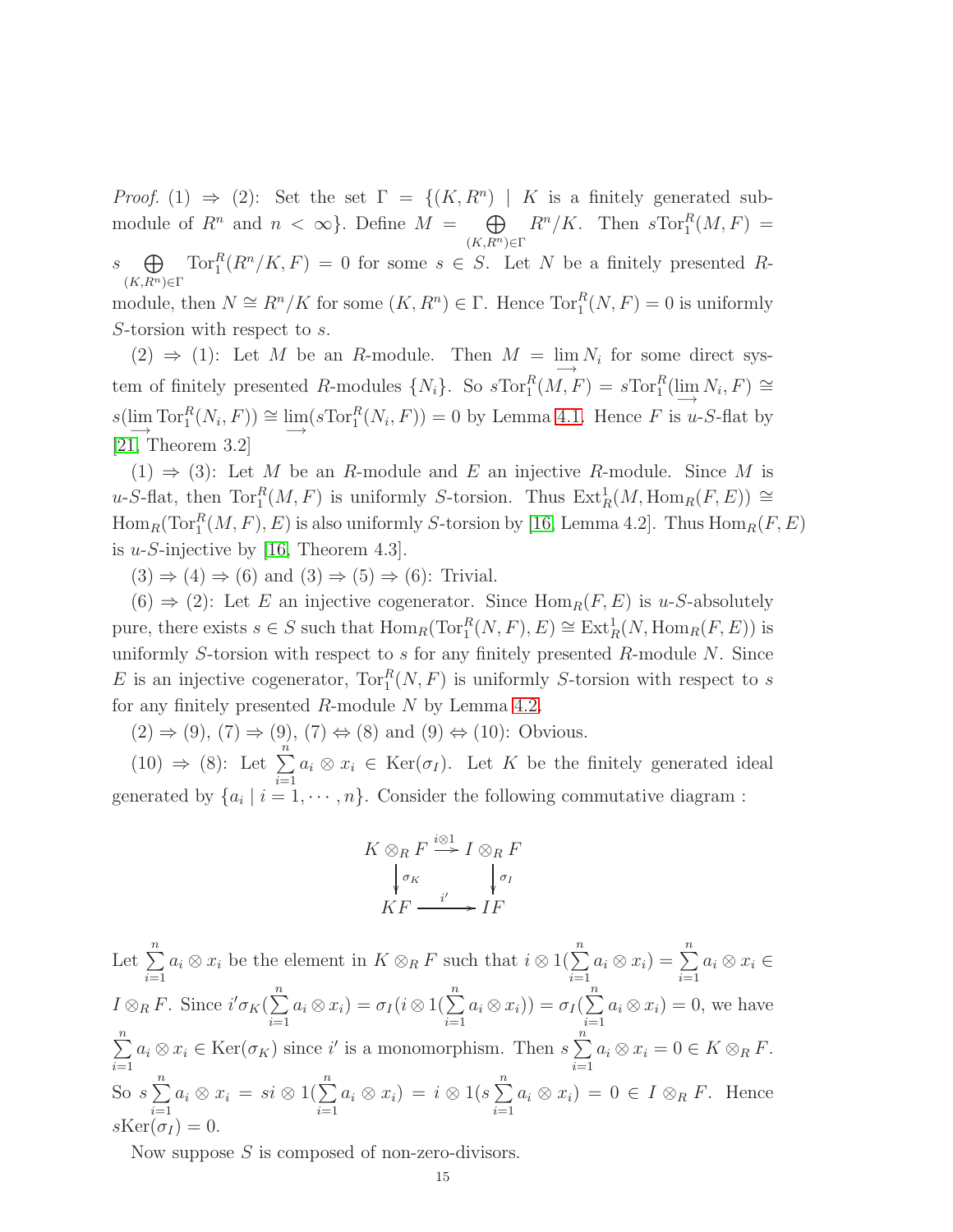$(7) \Rightarrow (5)$  Let E be an injective cogenerator. Since  $Tor_1^R(R/I, F)$  is uniformly Storsion with respect to s, we have  $\text{Hom}_R(\text{Tor}_1^R(R/I, F), E) \cong \text{Ext}_R^1(R/I, \text{Hom}_R(F, E))$ is uniformly S-torsion with respect to s by Lemma [4.2.](#page-13-0) Since s is regular and  $E$ is injective, we have E is s-divisible. So  $\text{Hom}_R(F, E)$  is also s-divisible. Hence  $\text{Hom}_R(F, E)$  is u-S-injective by [\[16,](#page-20-2) Proposition 4.9].

In 1960, Chase also characterized coherent rings in terms of flat modules (see [\[5,](#page-20-4) Theorem 2.1]). Now, we are ready to give a "uniform" S-version of Chase Theorem.

<span id="page-15-0"></span>Theorem 4.4. (Chase Theorem for u-S-coherent rings) *Let* R *be a ring and* S *is a regular multiplicative subset of* R*. Then the following assertions are equivalent:*

- (1) R *is a* u*-*S*-coherent ring;*
- (2) there is  $s \in S$  such that any direct product of flat modules is u-S-flat with *respective to* s*;*
- (3) *there is*  $s \in S$  *such that any direct product of projective modules is*  $u$ -S-flat *with respective to* s*;*
- (4) *there is*  $s \in S$  *such that any direct product of*  $R$  *is*  $u$ - $S$ -flat with respective to s*.*

*Proof.*  $(2) \Rightarrow (3) \Rightarrow (4)$  Trivial.

 $(1) \Rightarrow (2)$  Suppose R is u-S-coherent with respective to some  $s \in S$ . Let  $\{F_i \mid$  $i \in \Lambda$  be a family of flat R-modules and I a finitely generated ideal of R. Then I is u-S-finitely presented with respective to s. So we have an exact sequence  $0 \to T' \to K \stackrel{f}{\to} I \to T \to 0$  with K finitely presented and  $sT = sT' = 0$ . Set  $\text{Im}(f) = K'$ . Consider the following commutative diagrams with rows exact:

$$
T' \otimes_R \prod_{i \in I} F_i \longrightarrow K \otimes_R \prod_{i \in I} F_i \longrightarrow K' \otimes_R \prod_{i \in I} F_i \longrightarrow 0
$$
  
\n
$$
\wedge \qquad \qquad \downarrow \qquad \qquad \downarrow
$$
  
\n
$$
0 \longrightarrow \prod_{i \in I} (T' \otimes_R F_i) \longrightarrow \prod_{i \in I} (K \otimes_R F_i) \longrightarrow \prod_{i \in I} (K' \otimes_R F_i) \longrightarrow 0,
$$

and

$$
K' \otimes_R \prod_{i \in I} F_i \longrightarrow I \otimes_R \prod_{i \in I} F_i \longrightarrow T \otimes_R \prod_{i \in I} F_i \longrightarrow 0
$$
  
\n
$$
\downarrow \qquad \qquad \downarrow \qquad \qquad \downarrow
$$
  
\n
$$
0 \longrightarrow \prod_{i \in I} (K' \otimes_R F_i) \longrightarrow \prod_{i \in I} (I \otimes_R F_i) \longrightarrow \prod_{i \in I} (T \otimes_R F_i) \longrightarrow 0,
$$

By [\[8,](#page-20-12) Lemma 3.8(2)],  $\gamma$  is an isomorphism. Then Ker( $\beta$ ) ≅ Coker( $\alpha$ ) which is u-S-torsion with respective to s. Since K' is finitely generated, we have  $\beta$  is an epimorphism by [\[8,](#page-20-12) Lemma 3.8(1)]. Since  $T \otimes_R \prod_{i \in I} F_i$  and  $\text{Ker}(\beta)$  are all u-Storsion with respective to s, so  $\text{Ker}(\theta)$  is also u-S-torsion with respective to s.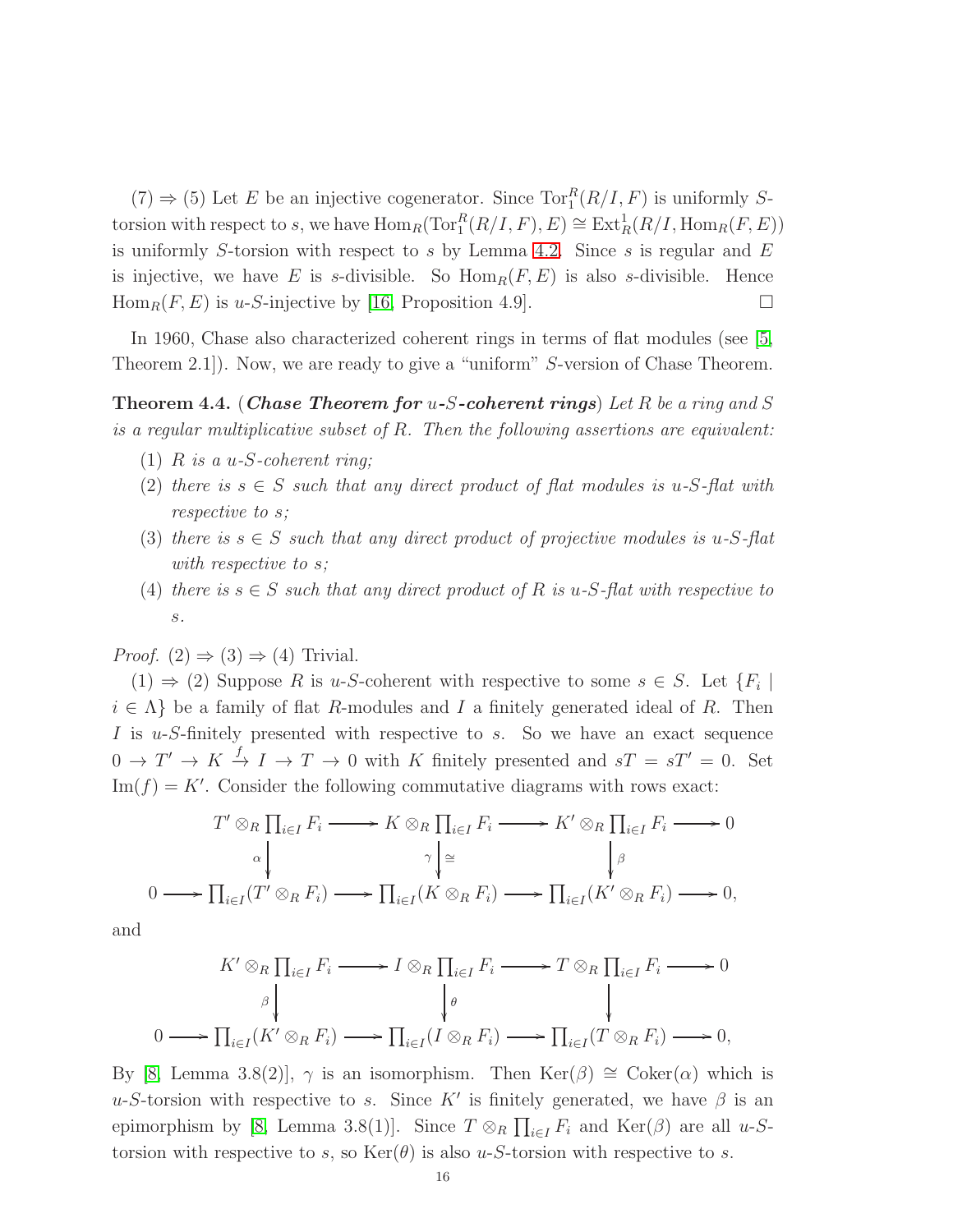Now we consider the following commutative diagram with rows exact:

$$
0 \longrightarrow \operatorname{Tor}_1^R(R/I, \prod_{i \in I} F_i) \longrightarrow I \otimes_R \prod_{i \in I} F_i \longrightarrow R \otimes_R \prod_{i \in I} F_i
$$
  
\n
$$
\downarrow \qquad \qquad \downarrow \qquad \qquad \downarrow
$$
  
\n
$$
0 \longrightarrow \prod_{i \in I} \operatorname{Tor}_1^R(R/I, F_i) \longrightarrow \prod_{i \in I} (I \otimes_R F_i) \longrightarrow \prod_{i \in I} (R \otimes_R F_i),
$$

Note  $\text{Tor}_1^R(R/I, \prod_{i\in I} F_i) \subseteq \text{Ker}(\theta)$ . So  $\text{Tor}_1^R(R/I, \prod_{i\in I} F_i)$  is u-S-torsion with respective to s, Hence  $\prod_{i\in I} F_i$  is u-S-flat (with respective to s) by Proposition [4.3.](#page-13-1)

 $(4) \Rightarrow (1)$  Let I be a finitely generated ideal of R. Consider the following commutative diagram with rows exact:

$$
I \otimes_R \prod_{i \in I} R \xrightarrow{f} R \otimes_R \prod_{i \in I} R \longrightarrow R/I \otimes_R \prod_{i \in I} R \longrightarrow 0
$$
  

$$
\downarrow \cong \qquad \qquad \downarrow \cong
$$
  

$$
0 \longrightarrow \prod_{i \in I} (I \otimes_R R) \longrightarrow \prod_{i \in I} (R \otimes_R R) \longrightarrow \prod_{i \in I} (R/I \otimes_R R) \longrightarrow 0.
$$

Since  $\prod_{i\in I} R$  is a u-S-flat module with respective to s, then f is a u-S-monomorphism. So  $g$  is also a  $u$ -S-monomorphism with respective to  $s$ .

Let  $0 \to L \to F \to I \to 0$  be an exact sequence with F finitely generated free. Consider the following commutative diagram with rows exact:

$$
L \otimes_R \prod_{i \in I} R \longrightarrow F \otimes_R \prod_{i \in I} R \longrightarrow I \otimes_R \prod_{i \in I} R \longrightarrow 0
$$
  
\n
$$
\downarrow^{h} \qquad \qquad \downarrow^{g} \qquad \qquad \downarrow^{g}
$$
  
\n
$$
0 \longrightarrow \prod_{i \in I} (L \otimes_R R) \longrightarrow \prod_{i \in I} (F \otimes_R R) \longrightarrow \prod_{i \in I} (I \otimes_R R) \longrightarrow 0.
$$

Since g is a u-S-monomorphism with respective to s, h is a u-S-epimorphism with respective to s. Set  $\Lambda$  equal to the cardinal of L. We will show L is S-finite with respective to s. Indeed, consider the following exact sequence



with T a u-S-torsion module with respective to s. Let  $x = (m)_{m \in L} \in L^L$ . Then  $sx \subseteq \text{Im}h$ . Subsequently, there exist  $m_j \in L, r_{j,i} \in R, i \in L, j = 1, \dots, n$  such that for each  $t = 1, \ldots, k$ , we have

$$
sx = h(\sum_{j=1}^{n} m_j \otimes (r_{j,i})_{i \in L}) = (\sum_{j=1}^{n} m_j r_{j,i})_{i \in L}.
$$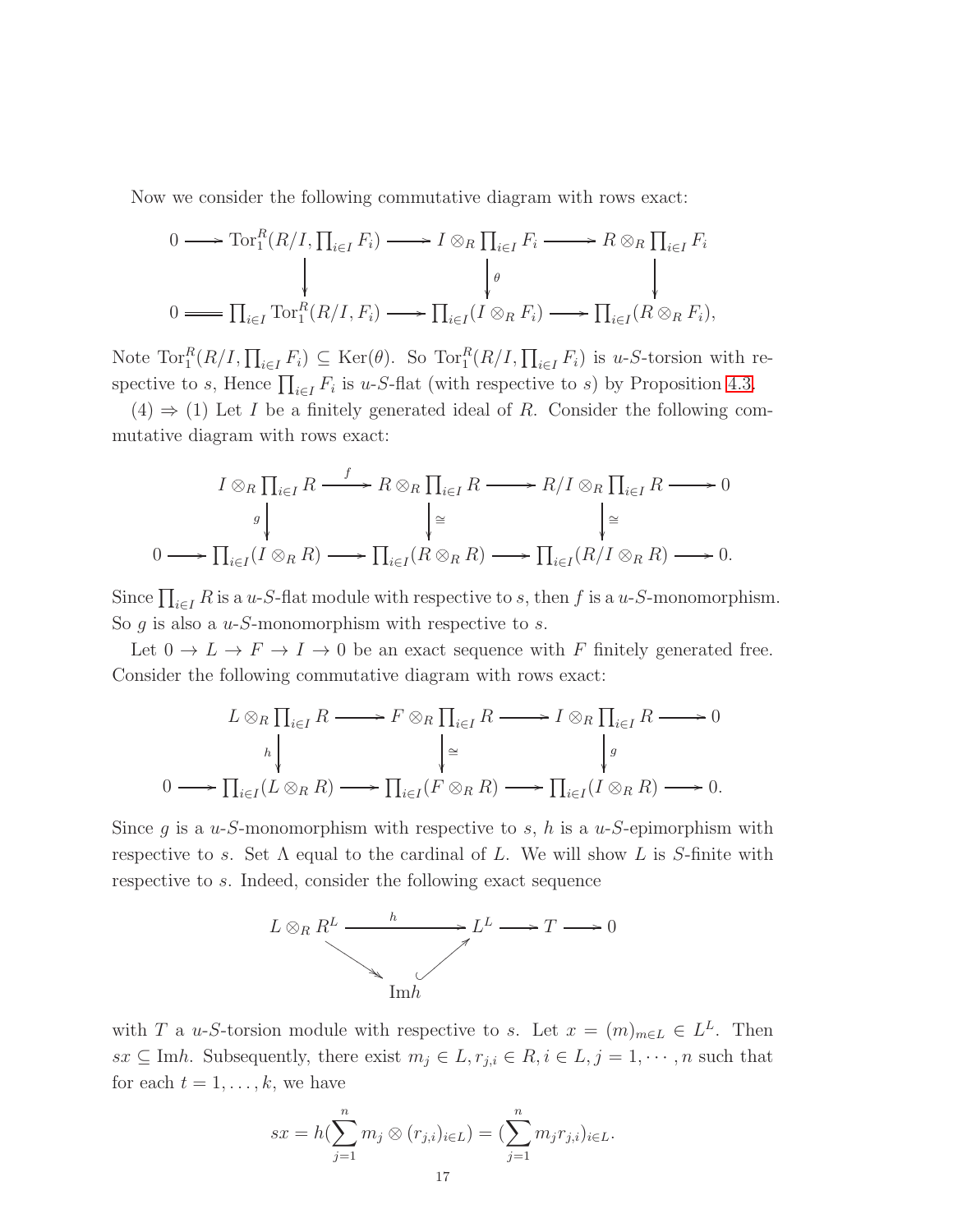Set  $U = \langle m_j | j = 1, \ldots, n \rangle$  be the finitely generated submodule of L. Now, for any  $m \in L$ ,  $sm \in \langle \sum_{j=1}^n m_j r_{j,m} \rangle \subseteq U$ , thus the embedding map  $U \hookrightarrow L$  is a  $u-S$ -isomorphism with respective to s and so L is S-finite with respective to s. Consequently, I is u-S-finitely presented with respective to s. Hence, R is u-Scoherent with respective to s.

In 1982, Matlis  $[14,$  Theorem 1 showed that a ring R is coherent if and only if  $Hom_R(M, E)$  is flat for any injective modules M and E. The rest of this paper is devoted to obtain a "uniform" S-version of this result.

<span id="page-17-0"></span>Lemma 4.5. *Let* R *be a ring,* S *is a regular multiplicative subset of* R *and* E *an injective cogenerator over* R. Suppose  $Hom_R(E, E)$  *is* u-S-flat with respective to  $s \in S$ , then  $\text{Hom}_R(E, E)/R$  *is also u-S-flat with respective to s.* 

*Proof.* Let I be an ideal of R. Set  $H = \text{Hom}_R(E, E)$ . Let  $i: R \rightarrow H$  be the multiplicative map. Suppose H is u-S-flat with respective to  $s \in S$ . Then there is a long exact sequence

$$
\operatorname{Tor}^R_1(R/I, H) \to \operatorname{Tor}^R_1(R/I, H/R) \to R/I \otimes_R R \xrightarrow{R/I \otimes i} R/I \otimes H.
$$

Note that  $\text{Ker}(R/I \otimes i) \cong (HI \cap R)/I = 0$  by [\[14,](#page-20-6) Proposition 1(2)]. Since Tor<sup>R</sup> $(R/I, H)$  is u-S-torsion with respective to  $s \in S$ , Tor<sup>R</sup> $(R/I, H/R)$  is u-Storsion with respective to  $s \in S$ , which implies that  $H/R$  is also u-S-flat with respective to s.

<span id="page-17-1"></span>Lemma 4.6. *Let* R *be a ring,* S *is a regular multiplicative subset of* R*. Suppose that*  $\{A_{\lambda} | \lambda \in \Lambda\}$  *is a family of u-S-flat modules with respective to*  $s \in S$ *, and that*  $B_{\lambda}$  *is a submodule of*  $A_{\lambda}$  *such that*  $A_{\lambda}/B_{\lambda}$  *is u-S-flat with respective to s for each*  $\lambda \in \Lambda$ . Then  $\prod A_{\lambda}$  is u-S-flat with respective to s if and only if so is  $\prod$ λ∈Λ λ∈Λ B<sup>λ</sup> *and*  $\prod A_{\lambda}/B_{\lambda}$ . λ∈Λ

*Proof.* Let I be a finitely generated ideal of R. Then there is an exact sequence

$$
\operatorname{Tor}_2^R(R/I, \prod_{\lambda \in \Lambda} A_{\lambda}/B_{\lambda}) \to \operatorname{Tor}_1^R(R/I, \prod_{\lambda \in \Lambda} B_{\lambda}) \to \operatorname{Tor}_1^R(R/I, \prod_{\lambda \in \Lambda} A_{\lambda}).
$$

By [\[21,](#page-20-8) Theorem 3.2], we just need to show  $\prod$ λ∈Λ  $A_{\lambda}/B_{\lambda}$  is u-S-flat with respective to s. Consider the following exact sequence

$$
\operatorname{Tor}_1^R(R/I, \prod_{\lambda \in \Lambda} A_{\lambda}) \to \operatorname{Tor}_1^R(R/I, \prod_{\lambda \in \Lambda} A_{\lambda}/B_{\lambda}) \to R/I \otimes_R \prod_{\lambda \in \Lambda} B_{\lambda} \xrightarrow{f} R/I \otimes_R \prod_{\lambda \in \Lambda} A_{\lambda}.
$$

Since  $\text{Tor}_1^R(R/I, \prod$ λ∈Λ  $(A_{\lambda})$  is u-S-torsion with respective to s, to show  $\prod$ λ∈Λ  $B_\lambda$  is u-Sflat with respective to s, we just need to show  $\text{Ker}(f)$  is u-S-torsion with respective to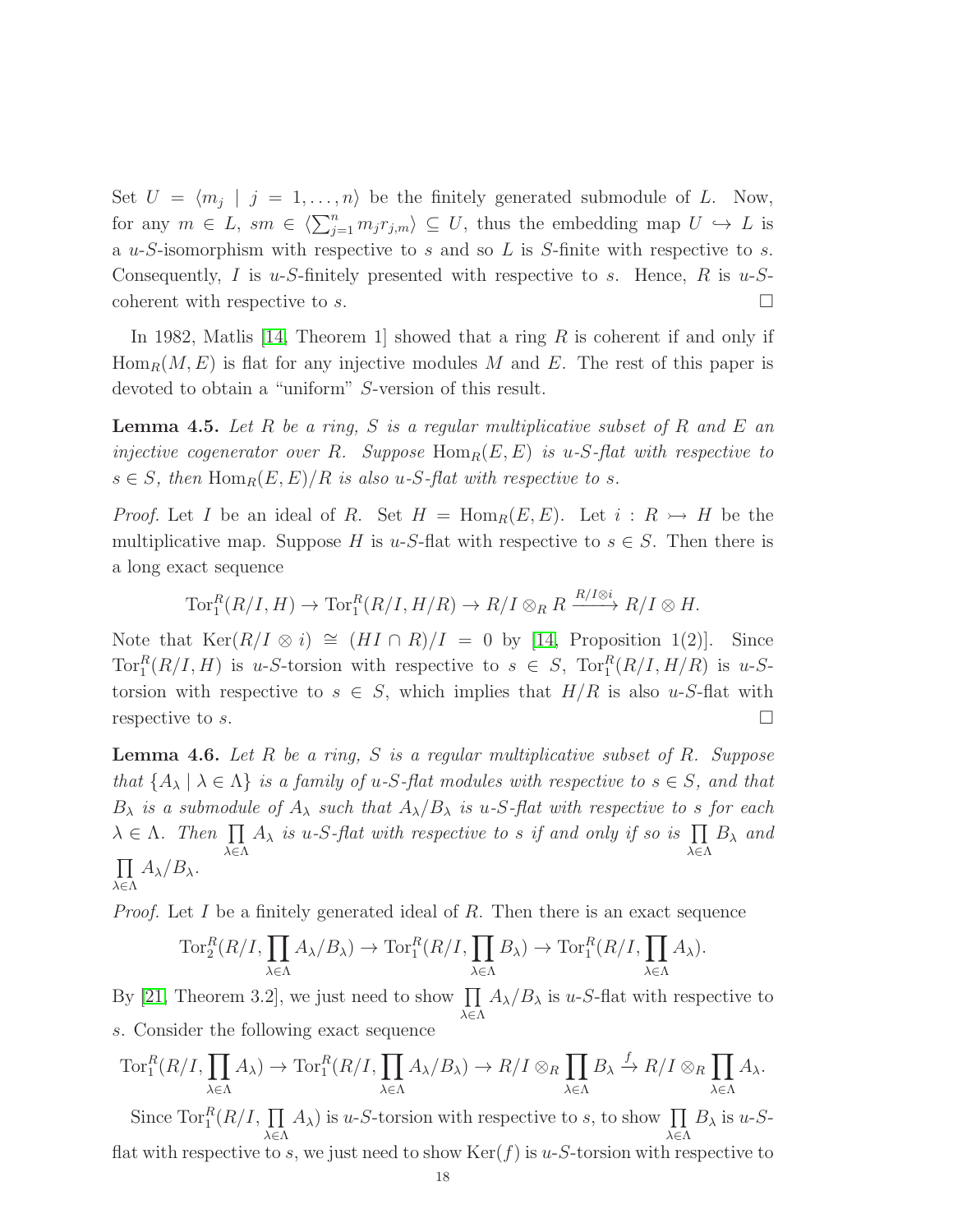s. Note that  $\text{Ker}(f) \cong (\prod_{\lambda \in \Lambda} B_{\lambda} \cap I(\prod_{\lambda \in \Lambda} A_{\lambda}))/I \prod_{\lambda \in \Lambda} B_{\lambda} \cong \prod_{\lambda \in \Lambda} (B_{\lambda} \cap IA_{\lambda})/IB_{\lambda}$ as I is finitely generated. Consider the following exact sequence  $\text{Tor}_{1}^{R}(R/I, A_{\lambda}) \rightarrow$  $\text{Tor}_{1}^{R}(R/I, A_{\lambda}/B_{\lambda}) \rightarrow R/I \otimes_{R} B_{\lambda} \stackrel{f_{\lambda}}{\longrightarrow} R/I \otimes_{R} \prod A_{\lambda}$ . We have  $\text{Ker}(f_{\lambda}) \cong (B_{\lambda} \cap$  $IA_{\lambda}/IB_{\lambda}$  is u-S-torsion with respective to s since  $A_{\lambda}/B_{\lambda}$  is u-S-flat with respective to s. So  $\text{Ker}(f) \cong \prod_{\lambda \in \Lambda} \text{Ker}(f_{\lambda})$  is u-S-torsion with respective to s.

<span id="page-18-0"></span>Theorem 4.7. (Matlis Theorem for u-S-coherent rings) *Let* R *be a ring and* S *is a regular multiplicative subset of* R*. Then the following statements are equivalent:*

- (1) R *is a* u*-*S*-coherent ring;*
- (2) *there are*  $s_1, s_2 \in S$  *such that*  $\text{Hom}_R(M, E)$  *is* u-S-flat with respective to  $s_1$  *for any M a u-S-absolutely pure module with respective to*  $s_2$  *and any injective module* E*;*
- (3) *there are*  $s_1, s_2 \in S$  *such that*  $\text{Hom}_R(M, E)$  *is* u-S-flat with respective to  $s_1$  *for any M u-S-injective module with respective to*  $s_2$  *and any injective module* E*;*
- (4) *there is*  $s_1, s_2 \in S$  *such that if* E *is injective cogenerators, then*  $\text{Hom}_R(M, E)$ is u-S-flat with respective to  $s_1$  for any M u-S-injective module with respec*tive to*  $s_2$ *;*
- (5) *there are*  $s_1, s_2 \in S$  *such that*  $\text{Hom}_R(\text{Hom}_R(M, E_1), E_2)$  *is*  $u$ -*S*-*flat with re*spective to  $s_1$  for any M a u-S-flat module with respective to  $s_2$  and any *injective modules*  $E_1, E_2$ *;*
- (6) *there are*  $s_1, s_2 \in S$  *such that if*  $E_1$  *and*  $E_2$  *are injective cogenerators, then*  $\text{Hom}_R(\text{Hom}_R(M, E_1), E_2)$  *is* u-*S*-flat with respective to  $s_1$  for any M a u-S*flat module with respective to*  $s_2$ ;
- (7) *there is*  $s \in S$  *such that if*  $E_1$ *is an injective cogenerator, then*  $\text{Hom}_R(E_1, E_2)$ *is* u-S-flat with respective to s for any injective cogenerator $E_2$ .

*Proof.*  $(2) \Rightarrow (3) \Rightarrow (4) \Rightarrow (7)$  and  $(5) \Rightarrow (6)$ : Trivial.

 $(3) \Leftrightarrow (5)$  and  $(4) \Leftrightarrow (6)$ : Follows from Proposition [4.3.](#page-13-1)

 $(1) \Rightarrow (2)$ : Suppose R is a uniformly S-coherent ring with respective to some element  $s \in S$ . Let I be a finitely generated ideal of R. Then we have an exact sequence  $0 \to T' \to K \to I \to T \to 0$  with K finitely presented and  $sT = sT' = 0$ . Set Im( $f$ ) = K'. Consider the following commutative diagrams with exact rows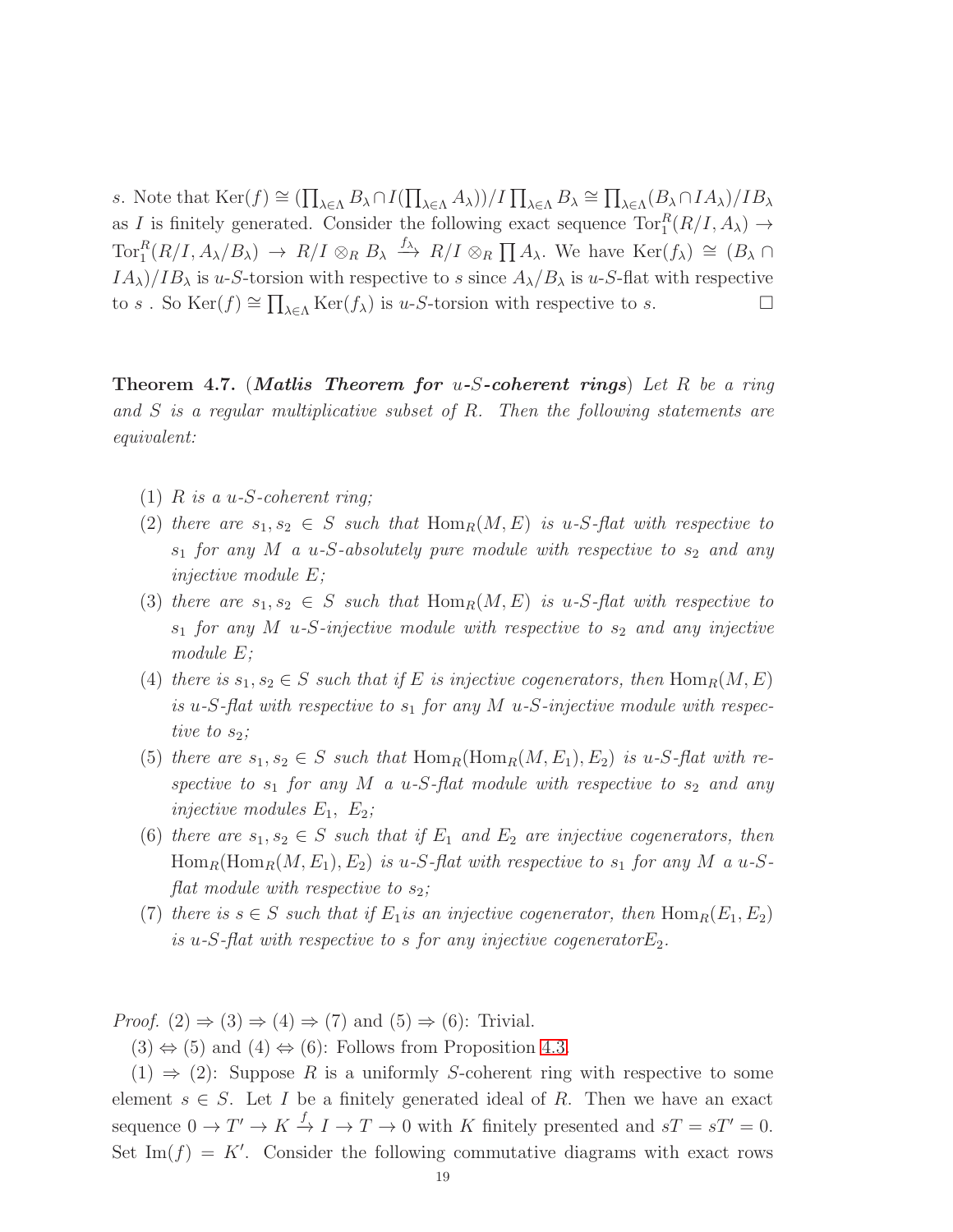$((-,-)$  is instead of  $Hom_R(-,-)$ :

$$
(M, E) \otimes_R T' \longrightarrow (M, E) \otimes_R K \longrightarrow (M, E) \otimes_R K' \longrightarrow 0
$$
  

$$
\begin{array}{c} \downarrow \psi_{T'} \downarrow^{\psi_K} \downarrow^{\cong} \downarrow^{\psi_K} \downarrow^{\psi_K} \downarrow^{\psi_K} \downarrow^{\psi_K} \downarrow^{\psi_K} \downarrow^{\psi_K} \downarrow^{\psi_K} \downarrow^{\psi_K} \downarrow^{\psi_K} \downarrow^{\psi_K} \downarrow^{\psi_K} \downarrow^{\psi_K} \downarrow^{\psi_K} \downarrow^{\psi_K} \downarrow^{\psi_K} \downarrow^{\psi_K} \downarrow^{\psi_K} \downarrow^{\psi_K} \downarrow^{\psi_K} \downarrow^{\psi_K} \downarrow^{\psi_K} \downarrow^{\psi_K} \downarrow^{\psi_K} \downarrow^{\psi_K} \downarrow^{\psi_K} \downarrow^{\psi_K} \downarrow^{\psi_K} \downarrow^{\psi_K} \downarrow^{\psi_K} \downarrow^{\psi_K} \downarrow^{\psi_K} \downarrow^{\psi_K} \downarrow^{\psi_K} \downarrow^{\psi_K} \downarrow^{\psi_K} \downarrow^{\psi_K} \downarrow^{\psi_K} \downarrow^{\psi_K} \downarrow^{\psi_K} \downarrow^{\psi_K} \downarrow^{\psi_K} \downarrow^{\psi_K} \downarrow^{\psi_K} \downarrow^{\psi_K} \downarrow^{\psi_K} \downarrow^{\psi_K} \downarrow^{\psi_K} \downarrow^{\psi_K} \downarrow^{\psi_K} \downarrow^{\psi_K} \downarrow^{\psi_K} \downarrow^{\psi_K} \downarrow^{\psi_K} \downarrow^{\psi_K} \downarrow^{\psi_K} \downarrow^{\psi_K} \downarrow^{\psi_K} \downarrow^{\psi_K} \downarrow^{\psi_K} \downarrow^{\psi_K} \downarrow^{\psi_K} \downarrow^{\psi_K} \downarrow^{\psi_K} \downarrow^{\psi_K} \downarrow^{\psi_K} \downarrow^{\psi_K} \downarrow^{\psi_K} \downarrow^{\psi_K} \downarrow^{\psi_K} \downarrow^{\psi_K} \downarrow^{\psi_K} \downarrow^{\psi_K} \downarrow^{\psi_K} \downarrow^{\psi_K} \downarrow^{\psi_K} \downarrow^{\psi_K} \downarrow^{\psi_K} \downarrow^{\psi_K} \downarrow^{\psi_K} \downarrow^{\psi_K} \downarrow^{\psi_K} \downarrow^{\psi_K} \downarrow^{\psi_K} \downarrow^{\psi_K} \downarrow^{\psi_K}
$$

$$
0 \longrightarrow \text{Tor}_{1}^{R}((M,E), R/K') \longrightarrow (M,E) \otimes_{R} K' \longrightarrow (M,E) \otimes_{R} R \longrightarrow (M,E) \otimes_{R} R/K' \longrightarrow 0
$$
  
\n
$$
\begin{array}{ccc}\n\downarrow_{\psi_{R/K'}} & \downarrow_{K'} \\
0 \longrightarrow (\text{Ext}_{R}^{1}(R/K', M), E) \longrightarrow ((K', M), E) \longrightarrow ((R, M), E) \longrightarrow ((R/K', M), E) \longrightarrow 0\n\end{array}
$$

and

$$
\operatorname{Tor}_{1}^{R}((M,E),T) \longrightarrow \operatorname{Tor}_{1}^{R}((M,E),R/K') \longrightarrow \operatorname{Tor}_{1}^{R}((M,E),R/I) \longrightarrow (M,E) \otimes_{R} T
$$
\n
$$
\downarrow \qquad \qquad \downarrow \qquad \qquad \downarrow \qquad \qquad \downarrow \qquad \qquad \downarrow
$$
\n
$$
(\operatorname{Ext}_{R}^{1}(T,M),E) \longrightarrow (\operatorname{Ext}_{R}^{1}(R/K',M),E) \longrightarrow (\operatorname{Ext}_{R}^{1}(R/I,M),E) \longrightarrow ((T,M),E)
$$

Since  $\psi_K$  is an isomorphism by [\[2,](#page-20-13) Proposition 8.14(1)] and [\[10,](#page-20-14) Theorem 2],  $\psi_{K'}$ is a u-S-isomorphism with respective to s, and so is  $\psi_{R/K}^1$ . Then  $\psi_{R/I}^1$  is a u-Sisomorphism with respective to  $s^3$  (see the proof of [\[23,](#page-20-15) Theorem 1.2]). Since M is u-S-absolutely pure,  $\text{Ext}^1_R(R/I, M)$  is u-S-torsion with respective to  $s_2$  ( $s_2$  is independent of *I*). Then  $\text{Tor}_{1}^{R}(\text{Hom}_{R}(M, E), R/I)$  is *u-S*-torsion with respective to  $s_1 := s^3 s'$ , and thus  $\text{Hom}_R(M, E)$  is u-S-flat with respective to  $s_1$  by Proposition [4.3.](#page-13-1)

 $(7) \Rightarrow (1)$ : Let E be an injective cogenerator and set  $H = \text{Hom}_R(E, E)$ . Then H is u-S-flat with respective to s by assumption. Since  $R \subseteq H$ , we have that  $H/R$  is u-S-flat with respective to s by Lemma [4.5.](#page-17-0) Let  $\Lambda$  be an index set. Set  $H_{\lambda} = H$ ,  $R_{\lambda} = R$  and  $E_{\lambda} = E$  for any  $\lambda \in \Lambda$ . Since  $\prod E_{\lambda}$  is also a injective cogenerator, λ∈Λ  $\prod$ λ∈Λ  $H_{\lambda} \cong \text{Hom}_{R}(E_{\lambda}, \prod$ λ∈Λ  $E_{\lambda}$ ) is u-S-flat with respective to s by assumption. Hence  $\prod$ λ∈Λ  $R_{\lambda}$  is u-S-flat with respective to s by Lemma [4.6.](#page-17-1) So R is a u-S-coherent ring by Theorem [4.4.](#page-15-0)  $\Box$ 

## Acknowledgement.

The author was supported by the National Natural Science Foundation of China (No. 12061001).